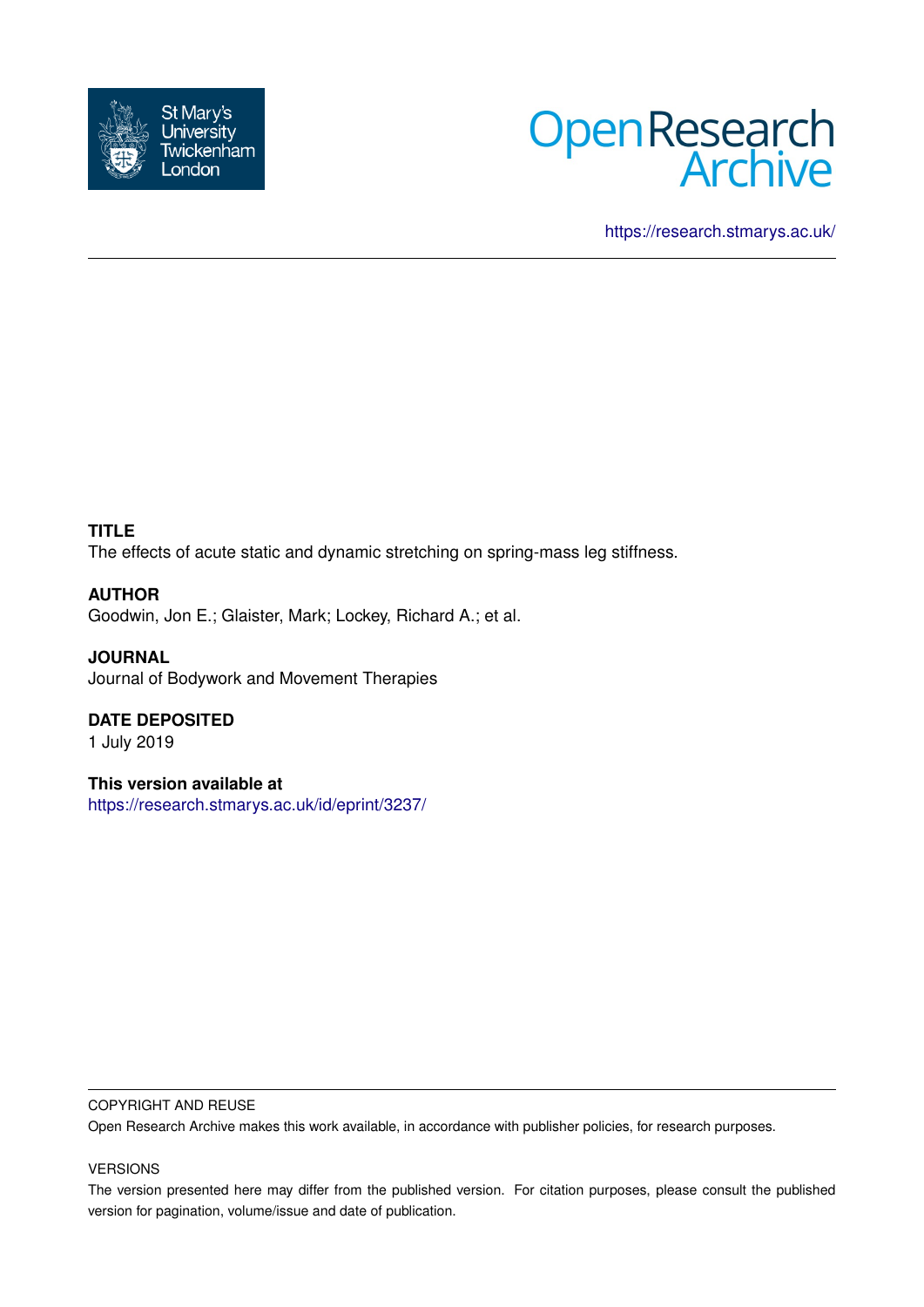**The effects of acute static and dynamic stretching on spring-mass leg stiffness.**

**Running Head:** Stretching and leg stiffness

JON E GOODWIN<sup>a</sup>, MARK GLAISTER<sup>a</sup>, RICHARD A LOCKEY<sup>a</sup> & EMMA BUXTON<sup>b</sup>.

<sup>a</sup>School of Sport, Health, and Applied Sciences, St Mary's University, Strawberry Hill, Twickenham, UK. <sup>b</sup>School of Sport, Exercise and Health Sciences, Loughborough University, Loughborough, UK.

# **Corresponding Author:**

Mark Glaister

School of Sport, Health, and Applied Sciences, St. Mary's University, Waldegrave Road, Strawberry Hill, Twickenham, UK. TW1 4SX Tel: (+44)208 240 4012 Fax: (+44)208 240 4212

E-mail: [mark.glaister@stmarys.ac.uk](mailto:mark.glaister@stmarys.ac.uk)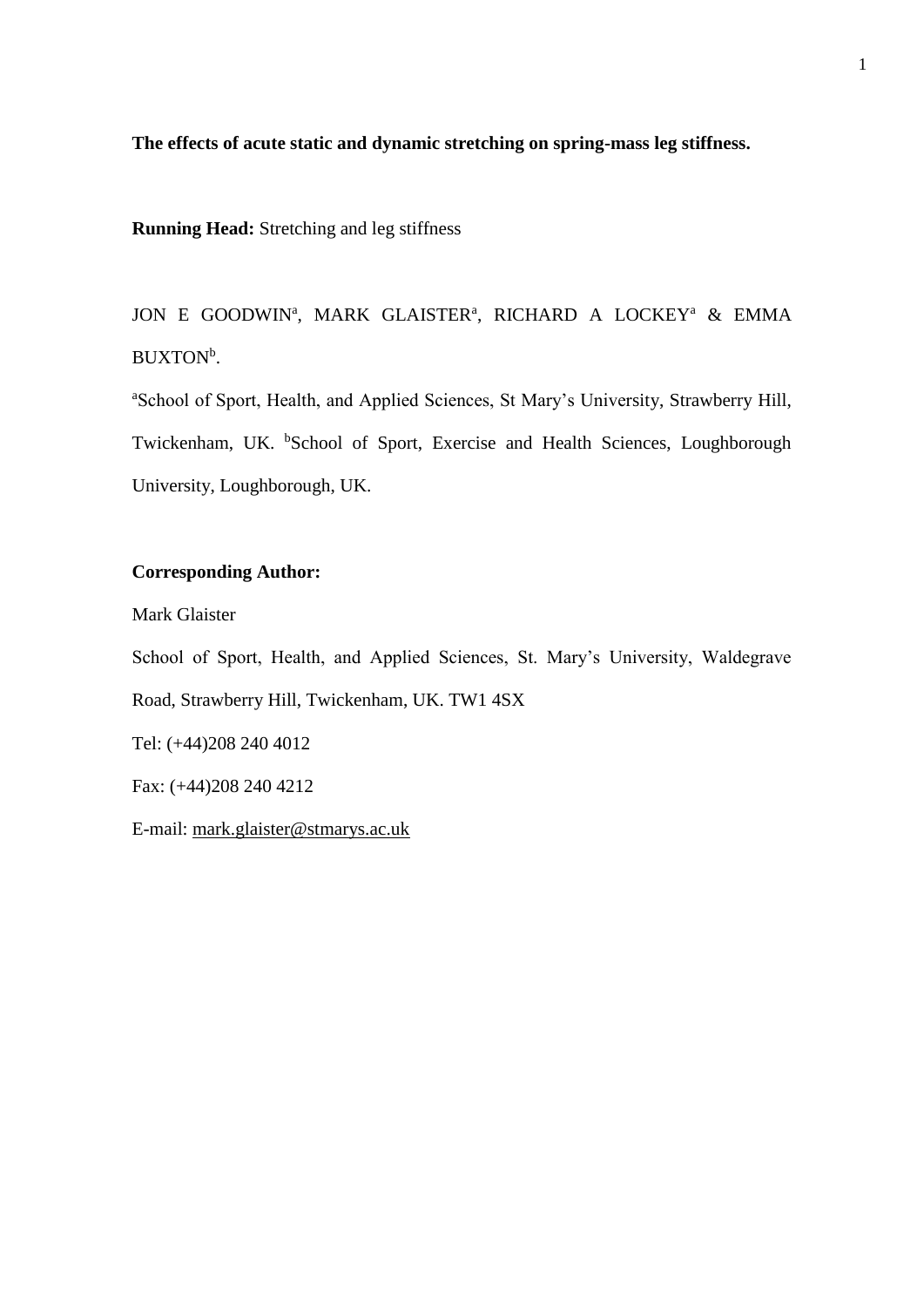#### **Abstract**

*Objective*: This study investigated the effect of brief static and dynamic stretching on spring-mass leg stiffness in a vertical bilateral hopping task.

*Method*: 38 men and 18 women were randomly assigned to either a natural (NAT;  $n =$ 27), or maximal (MAX;  $n = 29$ ) hopping group. NAT bounced at their self-selected stiffness and MAX were instructed to bounce as stiffly as possible. Hopping was performed at 2.2 Hz on a force plate. After each of four treatment conditions (no stretch, 30 s stretch, multiple  $(4 \times)$  30 s stretch, and dynamic stretch), subjects completed three  $\times$  30 s bouts (2 minute rest periods) of hopping, in a counterbalanced crossover design. Stretches were performed on: gluteals, hamstrings, quadriceps and calves. Spring-mass leg stiffness was calculated as the ratio of peak vertical force to vertical displacement during ground contact.

*Results*: The results revealed that men displayed greater leg stiffness than women (mean difference: 6.04 kN·m<sup>-1</sup>; 95% likely range:  $1.94 - 10.13$  kN·m<sup>-1</sup>), and that MAX produced higher stiffness values than NAT (mean difference: 10.93 kN·m<sup>-1</sup>; 95% likely range:  $6.84 - 15.03$  kN·m<sup>-1</sup>). Although there were no significant effects of treatment (*p*  $= 0.85$ ) or time ( $p = 0.54$ ) on leg stiffness, there was a significant treatment  $\times$  time interaction ( $p = 0.015$ ). Nevertheless, *post hoc* analyses were unable to identify where those differences were.

*Conclusion*: Relative to control, the results of this study showed that brief static stretching or non task-specific dynamic stretching does not affect spring-mass leg stiffness during vertical bilateral hopping.

**Key words**: Flexibility; spring-mass; vertical stiffness; warm-up.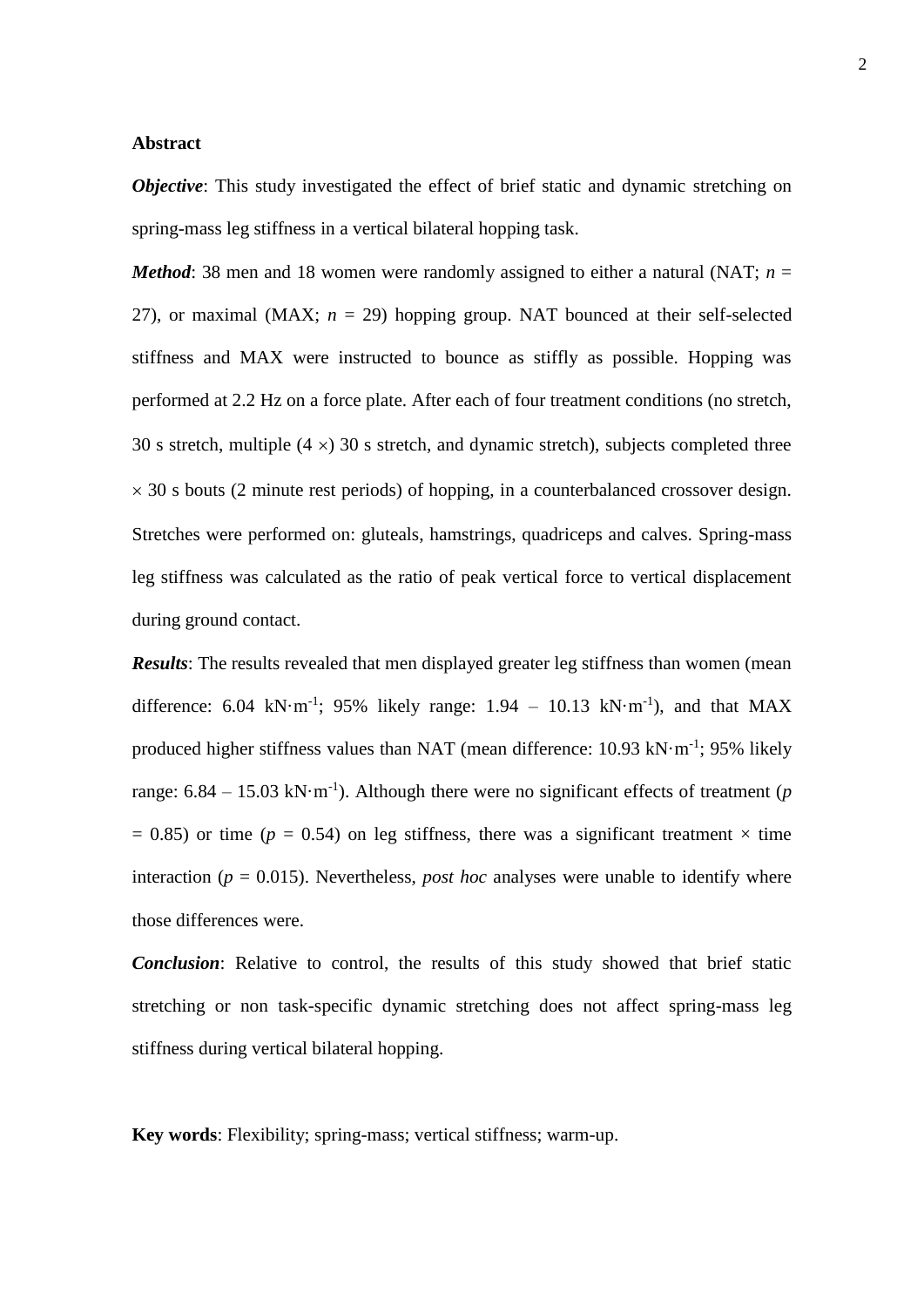#### **1. Introduction**

The act of stretching muscles has become common in the field of athletic development. The benefits of stretching on flexibility have been researched for some time, with a consensus of positive acute and chronic effects (Behm et al., 2016; Sharman et al., 2006). With regards to the effects of stretching on injury prevention; whilst there appear to be some indications that the risk of injury may be reduced under specific conditions (Woods et al., 2007), there is insufficient evidence to make strong recommendations to athletes (Thacker et al., 2004; Weldon & Hill, 2003). The impact of stretching on subsequent performance has been considered with some evidence of chronic performance enhancement (Kokkonen et al., 2007; Kokkonen et al., 2010) and some of acute benefits following routines containing dynamic stretching (DS) (McMillian et al., 2006). However, there has also been a substantial amount of research highlighting acute decrements in function following static stretching (SS) (Behm et al., 2001; Cramer et al., 2004; Fowles et al., 2000; Zakas et al., 2006a) with proposed mechanisms including reduced activation (Behm, et al., 2001; Power et al., 2004) and increased muscle compliance (Power et al., 2004). However, these findings are not unequivocal, and variations in outcome appear dependant on several factors including the stretching technique (Woolstenhulme et al., 2006), the intensity of the stretch (Behm & Kibele, 2007), the duration of the stretch (Zakas et al., 2006a; Zakas et al., 2006b), the interim time between stretching and performance (Brandenburg et al., 2007), the preconditioning of the participants (Chaouachi et al., 2008), and the characteristics of the performance measure (Manoel et al., 2008). Nevertheless, these negative effects of SS on athletic performance have led to recommendations for the removal of SS from pre-performance routines (Knudson, 2010), with such recommendations making their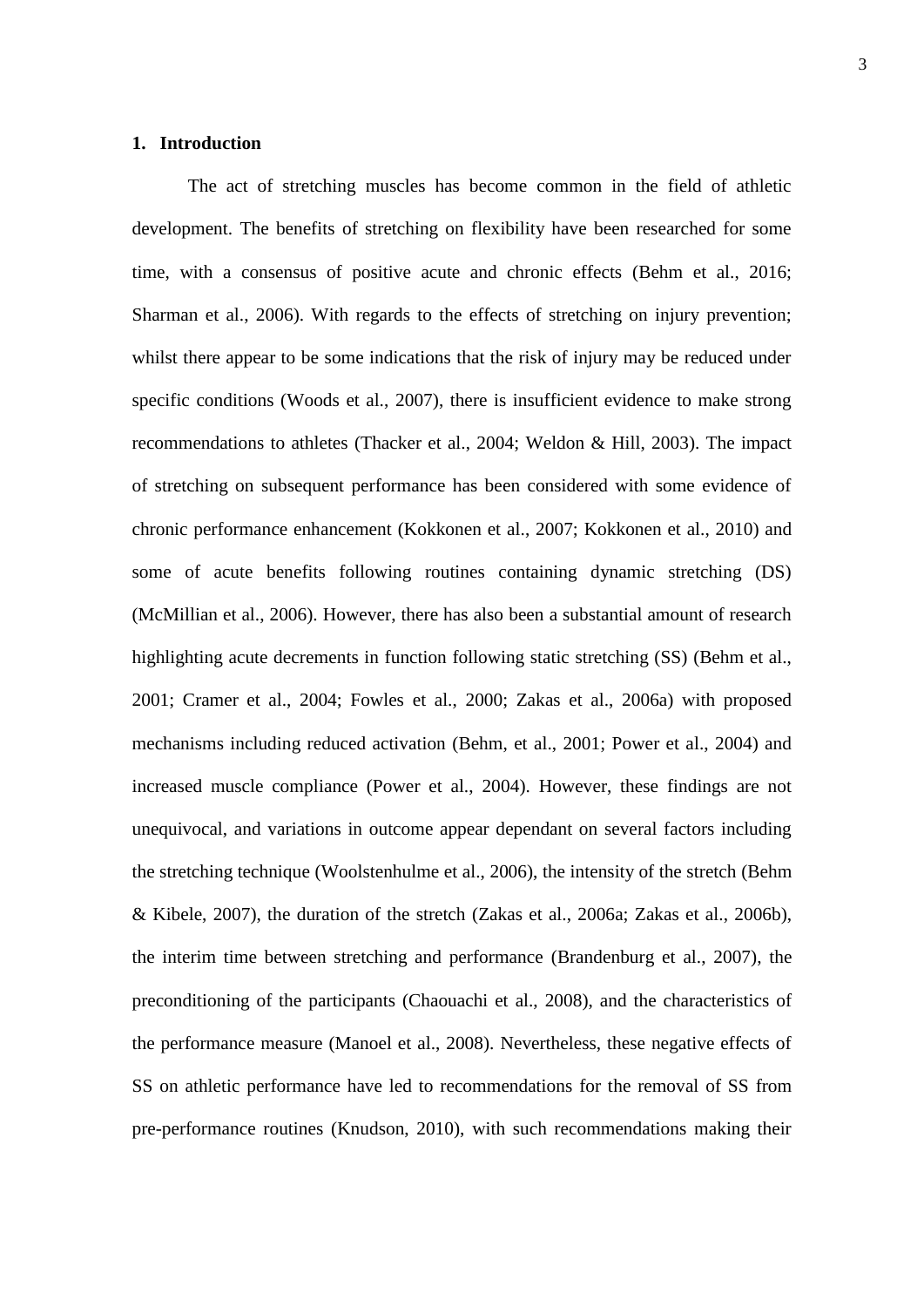way into coach education pathways (e.g. UK Athletics).

The most consistent evidence of detrimental effects from SS has come from protocols involving the use of prolonged stretches (>150 s), with performance assessed either isokinetically (Behm et al., 2001; Cramer et al., 2004; Fowles et al., 2000) or by some sport-specific test of power (Behm et al., 2016). However, when shorter (approximately 30-60 s) stretch periods have been utilised, there is far less agreement (Behm et al., 2004; Power et al., 2004; Yamaguchi & Ishii, 2005). Factors such as the inclusion of intermediary practice activities, or the use of complex multi-joint stretchshortening cycle based performance measures, may explain these inconsistent findings (Chaouachi et al., 2010; Fletcher & Anness, 2007; Fletcher & Jones, 2004). Nevertheless, these factors are important since SS use in a sport setting typically involves brief stretches prior to some form of more specific interim preparatory and often potentiating activity. Since detrimental SS effects appear to largely dissipate over a period of around 1 hour (Brandenburg et al., 2007), and are, to some extent, proportional to the period of stretch utilised (Simic et al., 2013) it may well be the case that detrimental effects of SS do not carry over to performance in many athletic settings.

Interpretation of the literature, as it pertains specifically to stretching, is further confounded when stretching protocols are inconsistently described and combined with other warm-up activities (Opplert and Babault, 2018). Comparisons between SS and DS are problematic when DS protocols contain some specific skill rehearsal or activation relating to the performance task (Di Cagno et al., 2010; Fletcher & Anness, 2007; Fletcher & Jones, 2004). Additional difficulties arise when the interim period between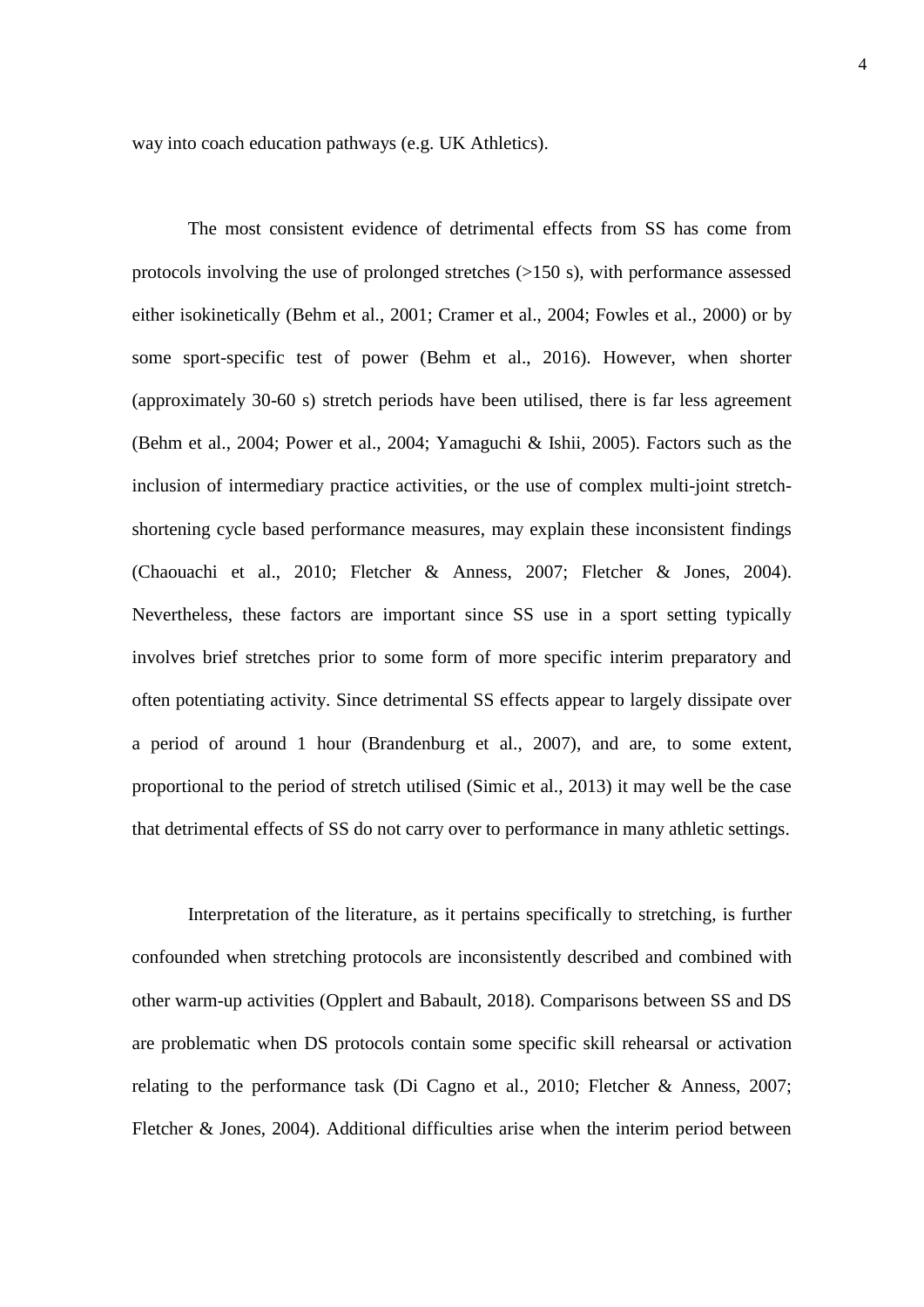stretch and performance is not stated and when cohorts are small. In some cases, negative effects might also be the outcome of interference with athletes' normal preparatory routines in the final minutes before performance (Kistler et al., 2010) rather than due to the stretch itself. Some recent studies controlling for these factors have indeed found no detrimental effects of SS on subsequent athletic performance (Chaouachi et al., 2010). Bearing these issues in mind, it may be the case that blanket recommendations to remove static stretching from preparatory routines might be premature or require significant caveats.

The spring-mass model has been utilised for some time in biomechanics research and is considered a valid model for the study of running/bouncing gaits (Günther & Blickhan, 2002; Seyfarth et al., 2002). Leg stiffness, as assessed through the model is thought to be related to optimisation of stored elastic energy usage (Farley et al., 1991) and has been linked to important performance factors such as running economy (Dalleau et al., 1998; Heise & Martin, 1998), running speed (Bret et al., 2002; Chelly & Denis, 2001), ground contact time (Arampatzis et al., 2001), and injury risk (Blackburn et al., 2004; Granata et al., 2000; Williams et al., 2004). More significantly, when utilised in a simple vertical bilateral hopping task, it presents an illustration of an athlete's ability to utilise a stretch-shorten cycle effectively. Leg stiffness complements the typical isokinetic data normally used to create controllable *in vivo* models for the study of concentric or eccentric muscle function in isolation. Further, relative to stretchshorten-cycle tasks such as sprinting, its simple and unfamiliar nature reduces the influence of some potential confounding factors such as issues of control during complex movement tasks, effects of change in the range of movement, perceived risk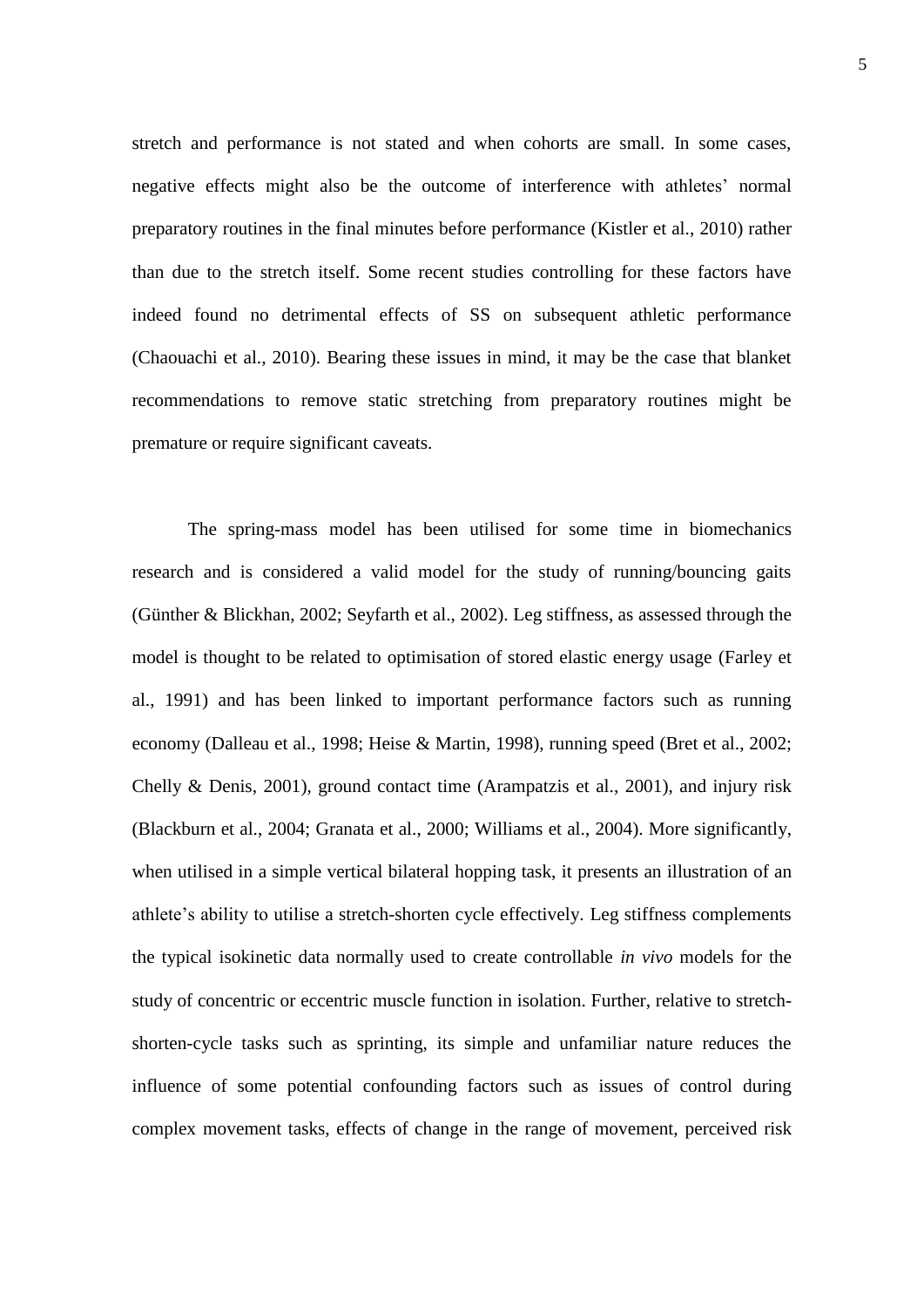and apprehension from athletes who have not completed their typical warm-up routine, and placebo effects from athletes who believe SS will make them acutely less powerful in familiar explosive tasks.

Control of maximal and submaximal hopping tasks differs depending on the task constraints. Farley and Morgenroth (1999) highlighted the ankle as the primary mediator of function in bilateral hopping, but ankle and knee torsional stiffness varied substantially between preferred height and maximal height hopping. The extent and rate of muscle activation and reflex input (Hobara et al., 2007), and changes in the characteristics of elastic energy storage (Ishikawa & Komi, 2004) required to achieve these joint torsional stiffness changes, offers potential for differentiable effects from stretching routines when comparing leg stiffness in preferred and maximal hopping tasks.

The aim of the present study was therefore to address the aforementioned methodological issues to consider the influence of brief SS and non-rehearsal based DS on leg stiffness in a bilateral hopping task with both preferred and maximal levels of stiffness. It was hypothesised that both brief static and non-rehearsal based dynamic stretching would not change leg stiffness and that repeated static stretching would reduce stiffness relative to no stretch control.

#### **2. Methods**

#### *2.1. Experimental overview*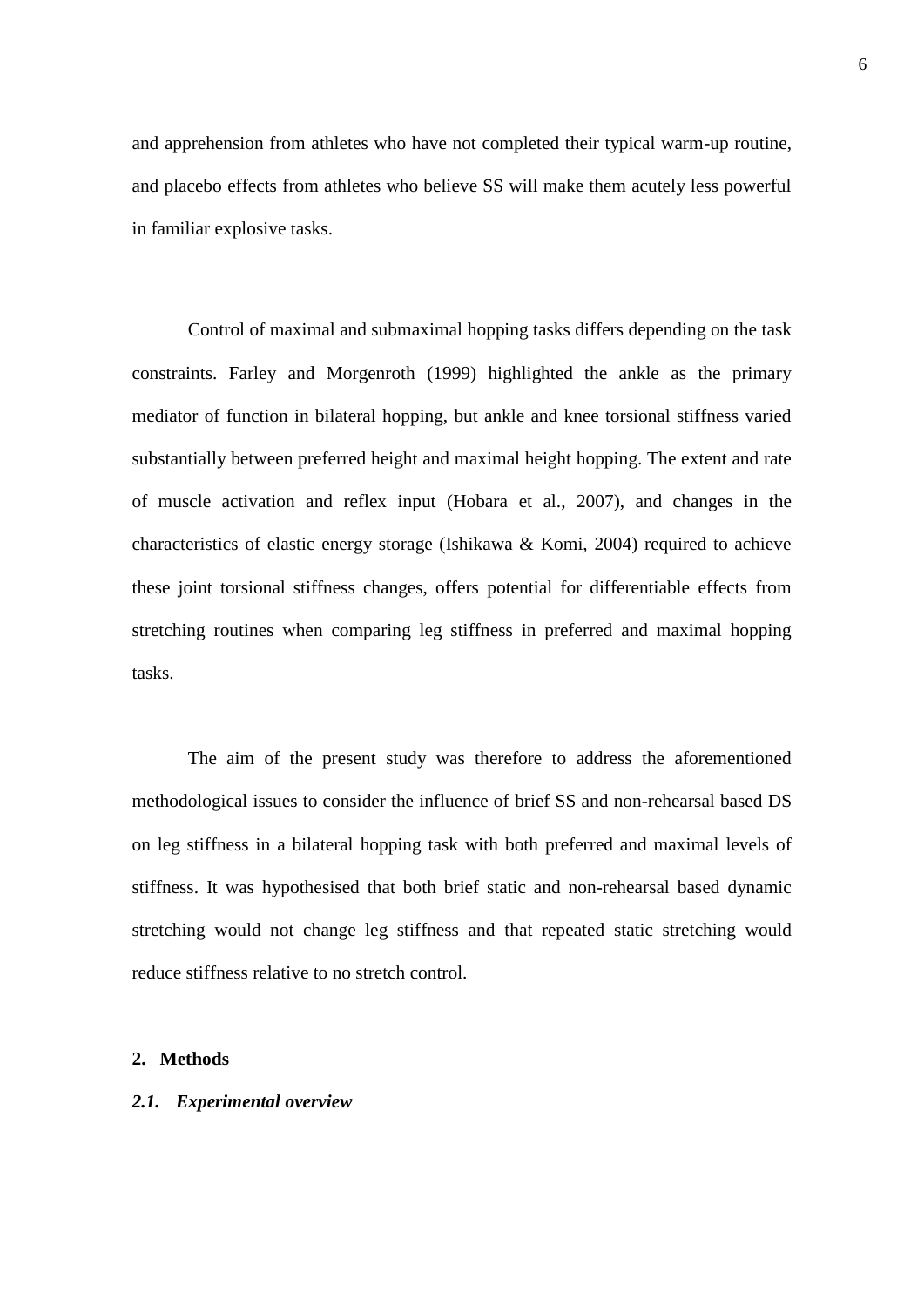Participants were randomly assigned to one of two groups. One group (MAX; *n*  $=$  29) were assessed in the bilateral hopping task, having been given the instructions 'to be as stiff as possible', 'to spend as little time on the ground as possible' and 'to remain in time with the metronome'; the second group (NAT;  $n = 27$ ) were assessed having been given the instruction 'to bounce naturally in time with the metronome'. Each group completed the hopping task following four treatment conditions one week apart in a counterbalanced crossover design. The four treatment conditions were single static stretch (SS), multiple static stretch (SM), dynamic stretch (DS) and no stretch (NO). Participants were instructed to refrain from strenuous activity in the 24-hour period preceding each trial, to avoid eating in the hour before testing, and to wear the same footwear to each trial. All participants attended a familiarisation session and were introduced to the stretching and assessment protocols, and practiced the bouncing task.

#### *2.2. Participants*

56 (38 men, 18 women) undergraduate sport science students volunteered for the study which was approved by St Mary's University Ethics Committee. For inclusion, participants were required to regularly complete a minimum of 1 hour of exercise per week; most subjects completed at least 3 hrs of exercise per week. Participants were excluded from the study if they reported any musculo-skeletal injury to the lower limbs, back or abdomen. Prior to commencement of the study, all participants were informed of the test procedures before providing written informed consent. Acceptable participant numbers were based on previous studies that detected changes in bounce stiffness with between 7 (Farley et al., 1991) and 14 (Hobara et al., 2007) participants, and sample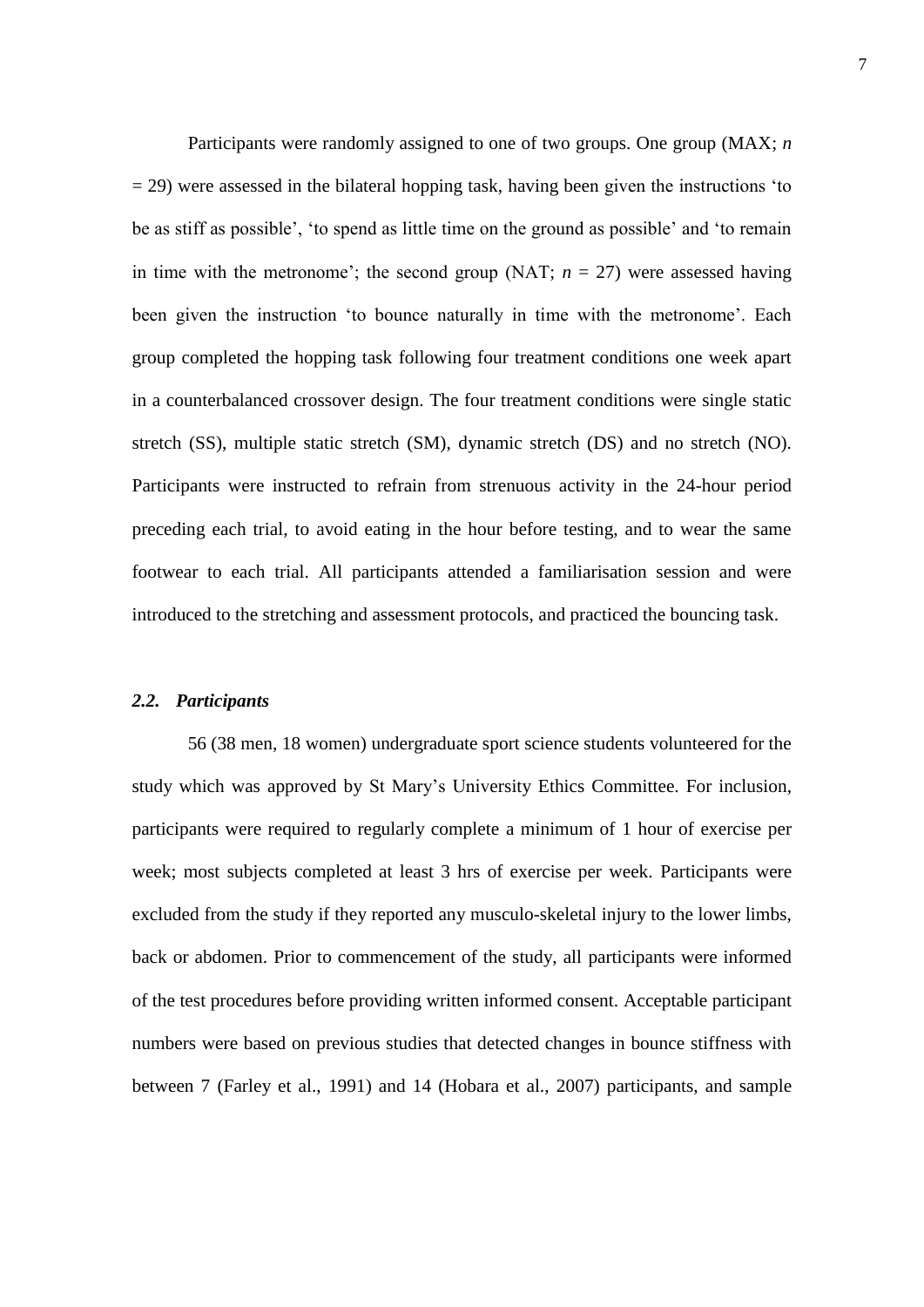size calculations indicating a requirement for approximately 40 subjects. Mean ± *SD* for age, height and body mass of the participants are presented in Table 1.

| <b>Table 1.</b> Participant characteristics. Values are means $\pm$ standard deviation.                                                                                                                                                                                                                                                            |                |                   |                                                                                                                                                                                                                                |  |  |  |  |  |  |  |
|----------------------------------------------------------------------------------------------------------------------------------------------------------------------------------------------------------------------------------------------------------------------------------------------------------------------------------------------------|----------------|-------------------|--------------------------------------------------------------------------------------------------------------------------------------------------------------------------------------------------------------------------------|--|--|--|--|--|--|--|
|                                                                                                                                                                                                                                                                                                                                                    | Age (years)    | Height (cm)       | <b>Body Mass (kg)</b>                                                                                                                                                                                                          |  |  |  |  |  |  |  |
| Gender                                                                                                                                                                                                                                                                                                                                             |                |                   |                                                                                                                                                                                                                                |  |  |  |  |  |  |  |
| Male $(n = 38)$                                                                                                                                                                                                                                                                                                                                    | $21.5 \pm 2.9$ | $181.0 \pm 6.5^*$ | $79.0 \pm 13.4^*$                                                                                                                                                                                                              |  |  |  |  |  |  |  |
| Female $(n = 18)$                                                                                                                                                                                                                                                                                                                                  | $21.3 \pm 3.5$ | $167.2 \pm 6.9$   | $63.4 \pm 11.5$                                                                                                                                                                                                                |  |  |  |  |  |  |  |
| Group                                                                                                                                                                                                                                                                                                                                              |                |                   |                                                                                                                                                                                                                                |  |  |  |  |  |  |  |
| NAT $(n = 27)$                                                                                                                                                                                                                                                                                                                                     | $21.9 \pm 3.7$ | $177.6 \pm 8.1$   | $77.0 \pm 16.4$                                                                                                                                                                                                                |  |  |  |  |  |  |  |
| $MAX (n = 29)$                                                                                                                                                                                                                                                                                                                                     | $20.9 \pm 2.2$ | $175.1 \pm 10.3$  | $70.5 \pm 12.3$                                                                                                                                                                                                                |  |  |  |  |  |  |  |
| $\mathbf{v}$ $\mathbf{v}$ $\mathbf{v}$ $\mathbf{v}$ $\mathbf{v}$ $\mathbf{v}$ $\mathbf{v}$ $\mathbf{v}$ $\mathbf{v}$ $\mathbf{v}$ $\mathbf{v}$ $\mathbf{v}$ $\mathbf{v}$ $\mathbf{v}$ $\mathbf{v}$ $\mathbf{v}$ $\mathbf{v}$ $\mathbf{v}$ $\mathbf{v}$ $\mathbf{v}$ $\mathbf{v}$ $\mathbf{v}$ $\mathbf{v}$ $\mathbf{v}$ $\mathbf{$<br>$\mathbf{1}$ | <b>BFITT</b>   | $1.00$ $1.00$     | and the contract of the contract of the contract of the contract of the contract of the contract of the contract of the contract of the contract of the contract of the contract of the contract of the contract of the contra |  |  |  |  |  |  |  |

**Table 1**. Participant characteristics. Values are means ± standard deviation.

Note: NAT = natural bouncing group;  $MAX =$  maximal stiffness bouncing group;  $*$  represents a significant effect of gender ( $p < 0.05$ ).

### *2.3. Procedures*

#### *2.3.1. Static stretch conditions (SS and SM)*

In the SS trial, participants stretched the following muscle groups of both legs: gluteals, hamstrings, quadriceps-hip flexors, and the triceps surae complex. Each stretch was held for 30 s at a point of mild discomfort, with 15 s recovery between stretches. A single stretch was applied to each muscle group on each limb for the SS condition, with four repeats of the protocol used for the SM condition. This represented stretch volumes above and below the two 30 s stretch volume suggested to alter musculotendinous stiffness of the plantar flexors (Ryan et al., 2009). Stretch positions are illustrated in Figure 1.

#### *2.3.2. Dynamic stretch condition (DS)*

Dynamic stretches were generated by an active contraction of the antagonist muscle group, with the limb starting in a neutral position and then dynamically moved to and from a position of stretch. The same muscle groups were stretched as in the SS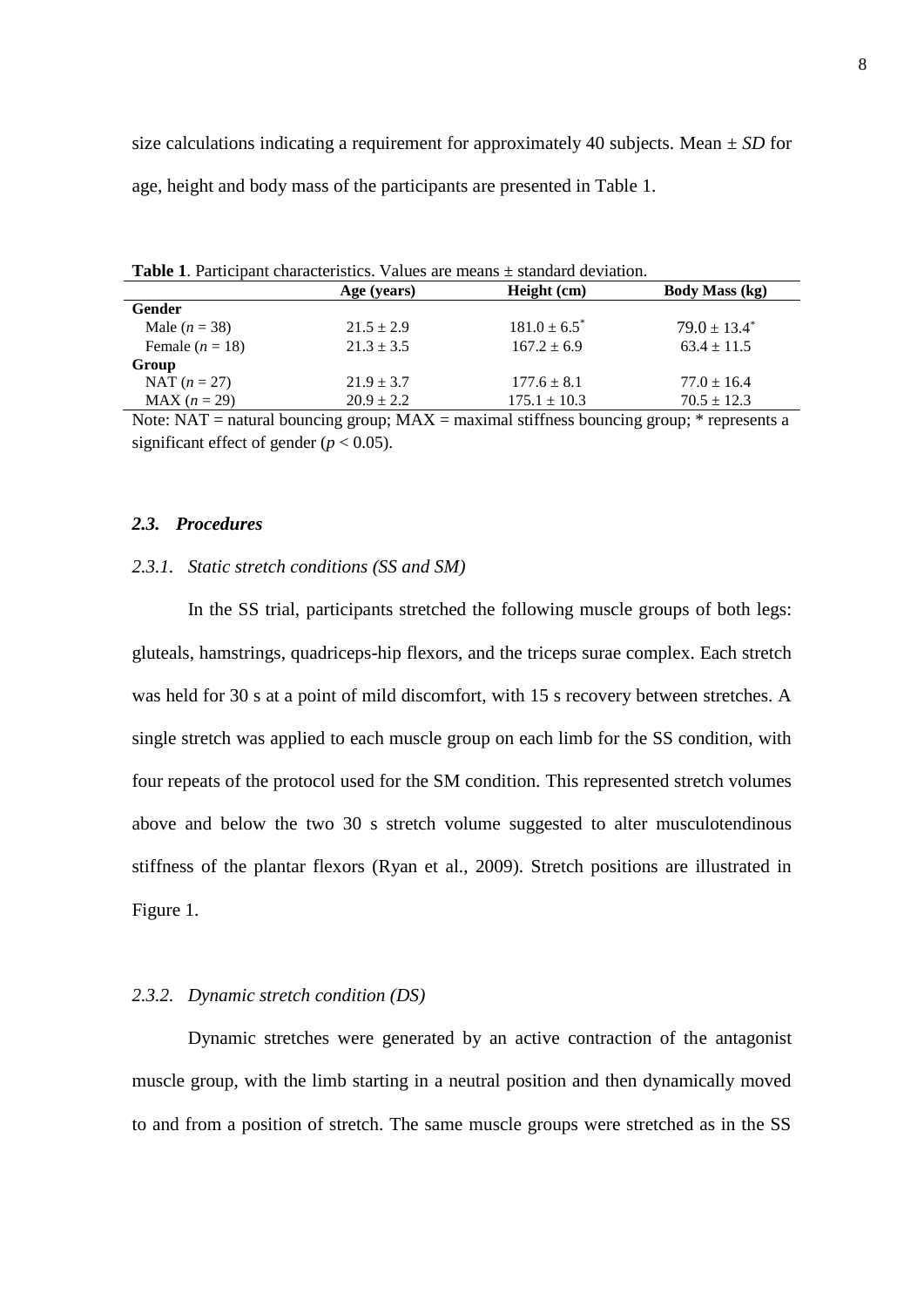condition; positions being illustrated in Figure 2. Each DS was repeated 15 times, taking approximately 30 s to complete each set. Dynamic activities did not involve rehearsal of the task utilised for testing.

### *2.3.3. No stretch condition (NO)*

In the NO condition participants remained seated for a period of 5 minutes prior to testing.



Figure 1. Static stretching positions for the triceps surae complex (a), hamstrings (b), gluteals (c), and quadriceps-hip flexors (d). Each stretch was held for 30 s, with 15 s recovery between stretches.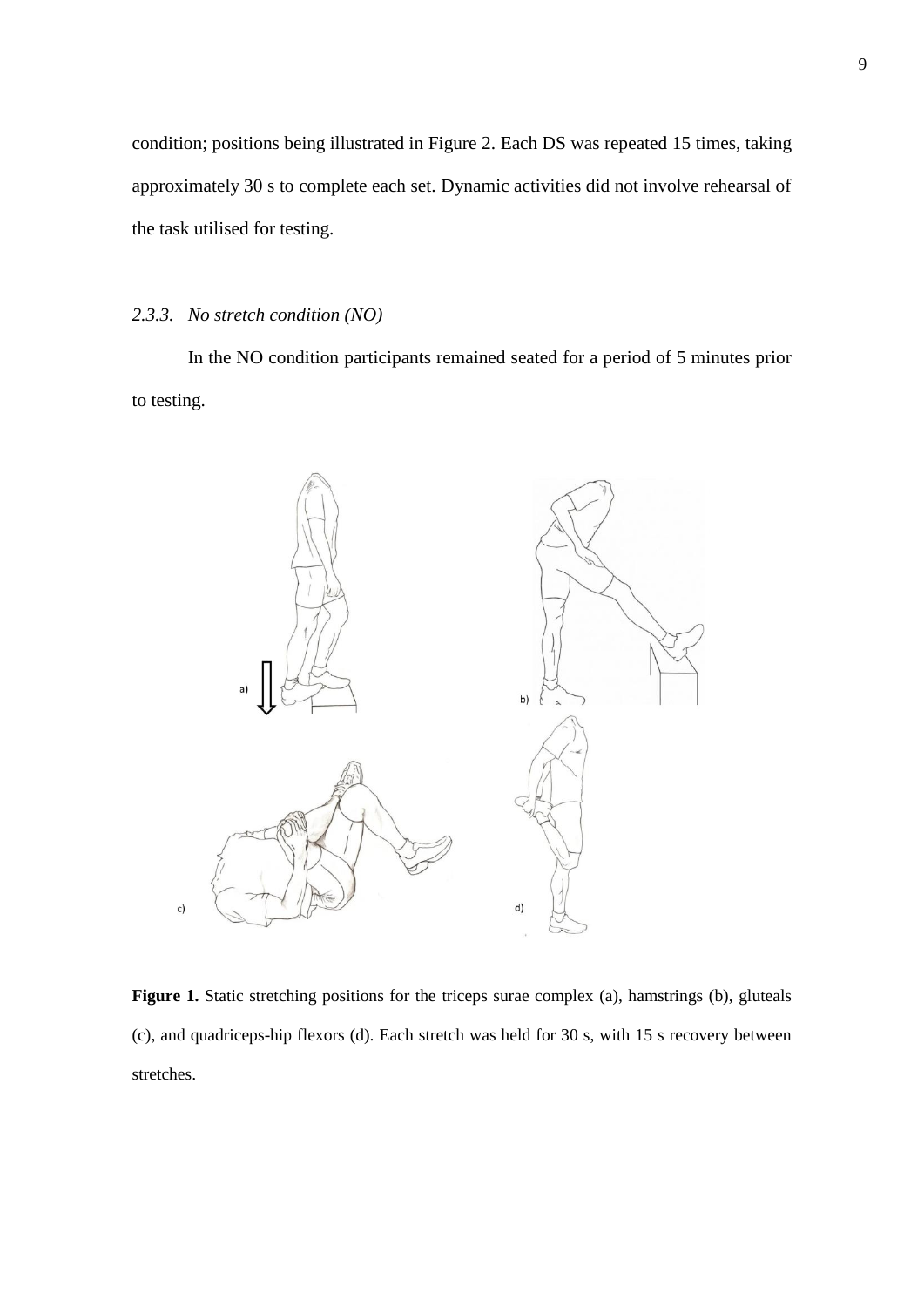

Figure 2. Dynamic stretching positions for triceps surae complex (a), hamstrings (b), gluteals (c), and quadriceps-hip flexors (d). Each stretch was repeated 15 times, taking approximately 30 s to complete each set.

### *2.3.4. Leg stiffness protocol*

After completion of the stretching protocols, participants rested for 1 to 3 minutes prior to completing the hopping task. For the assessment of leg stiffness, participants completed  $3 \times 30$  s bouts of bilateral vertical hopping on a 600 mm  $\times$  900 mm force plate (Model 9287BA; Kistler Instruments Ltd., Hampshire, UK), with data sampled at a frequency of 1000 Hz. Each bout was separated by 2 minutes of seated rest. All participants hopped at a frequency of 2.2 Hz, to approximate the preferred frequency for vertical hopping in humans (Farley et al., 1991) with arms resting by their side. The bouncing frequency was regulated by a custom computer-generated digital metronome. Prior to each trial participants were reminded of the instructions pertaining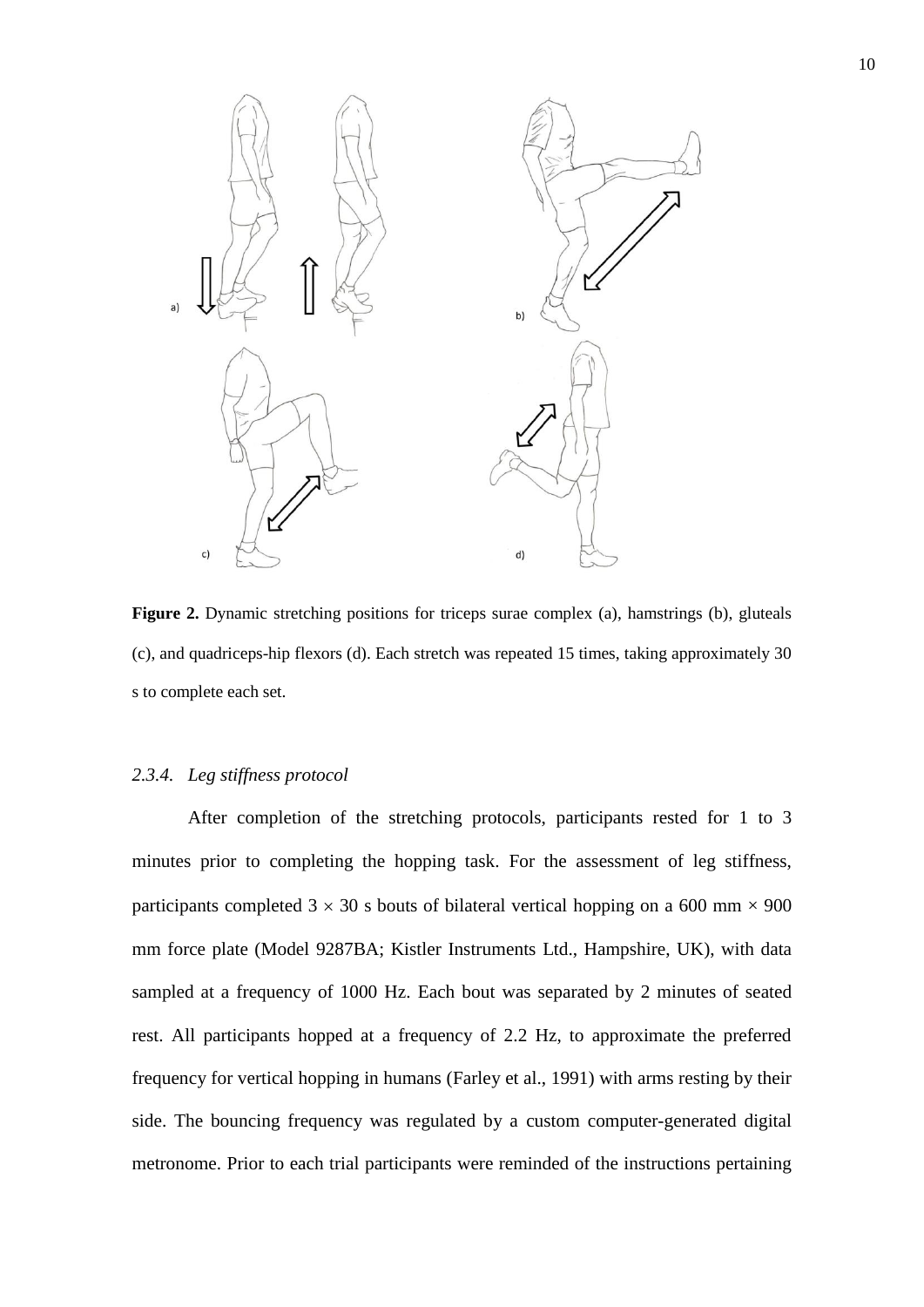to the nature of their hopping task (MAX or NAT) and to retain foot contacts in time with the metronome.

### *2.4. Data analysis*

Leg stiffness was calculated from vertical spring stiffness (Equation 1.), where *k* is the stiffness value on a specific bounce,  $F_{\text{max}}$  is the peak vertical ground reaction force generated on that bounce and Δ*L* is the centre of mass (COM) vertical displacement during ground contact on that bounce. Δ*L* was calculated from the second differential of the vertical acceleration (after correction for bodyweight) (Cavagna, 1985; Farley & Morgenroth), as the COM displacement between point of ground contact (taken when GRF exceeded 50 N) and the point of minimum COM height. Bounces were ignored for the first 5 s of each trial to allow subjects to settle into the bouncing rhythm. Following this period, bounces were only accepted as valid if they fell within 5% of the of the assigned 2.2 Hz frequency as bounce frequency is important for the reliability of stiffness measurement (Hobara et al., 2007). Leg stiffness was taken as the mean of the first five consecutive valid bounces in each bout following the initial 5 s cutoff period. Variability in leg stiffness across each five-bounce sequence was determined as a coefficient of variation.

Equation 1.  $k_{\text{leg}} = F_{\text{max}} / \Delta L$ 

#### *2.5. Statistical analyses*

All statistical analysis was carried out using the Statistical Package for the Social Sciences (SPSS Inc., Chicago, IL). Measures of centrality and spread are presented as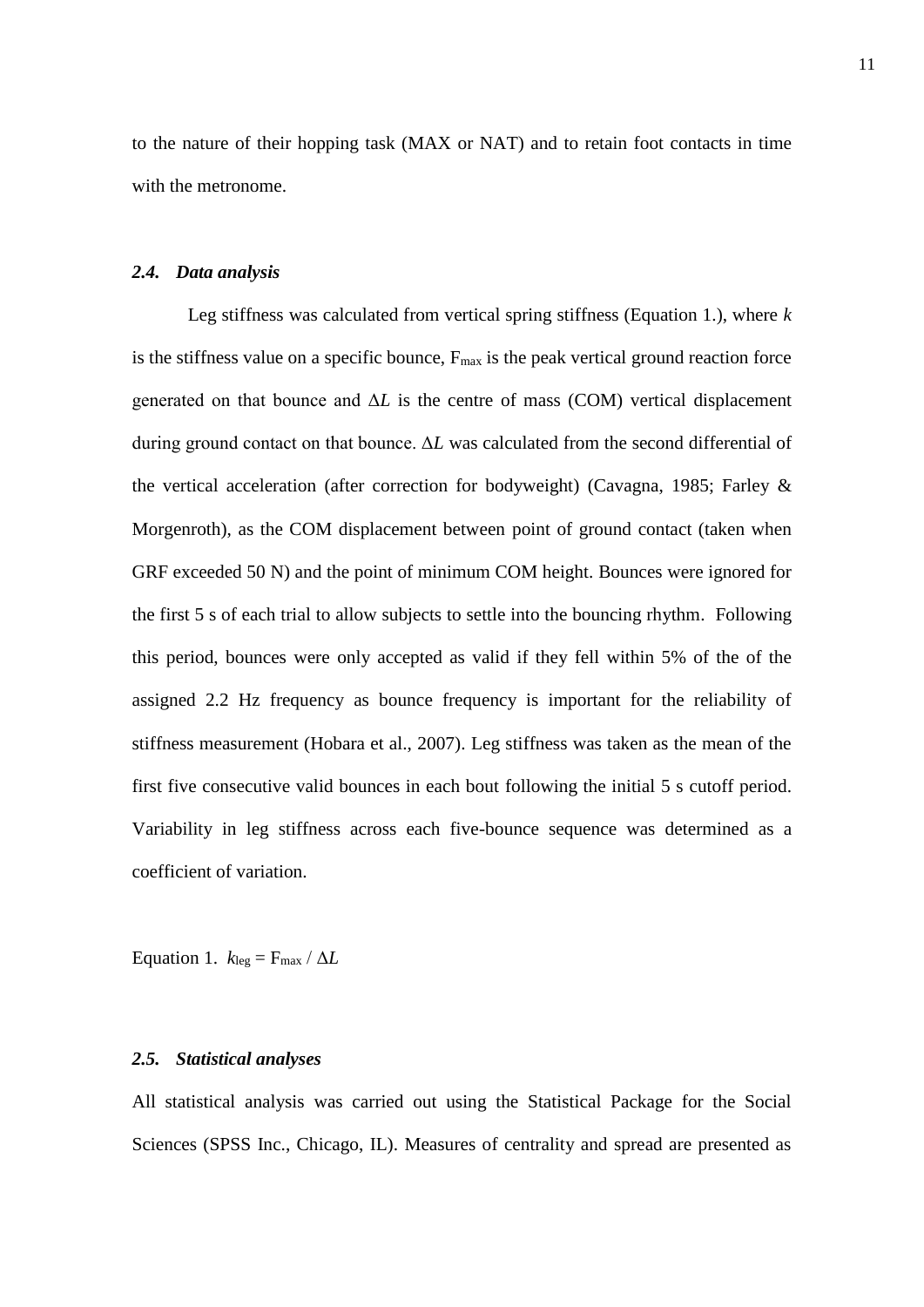means ± standard deviation. Independent *t*-tests were used to compare groups on descriptive variables (age, height, body mass, and body fat). The effects of gender, group, treatment, and time (exercise bout) on measures of leg stiffness, coefficient of variation and the bounce number on which a valid bounce series began were evaluated using four-way mixed ANOVA. α was set at 0.05 for all analyses. Significant interactions were followed-up using *post hoc* tests with Bonferroni adjustments for multiple comparisons. The above analyses provided 95% confidence limits for all estimates.

#### **3. Results**

### *3.1. Group characteristics*

Descriptive statistics separated by group and gender are presented in Table 1. There were no significant differences ( $p \ge 0.05$ ) in any descriptive variables for the NAT and MAX groups. Between genders however, height and body mass were both significantly different  $(p < 0.05)$ .

# *3.2. Leg stiffness*

The effects of gender, group, treatment, and time on leg stiffness are presented in Figure 3. There was a significant effect of gender on leg stiffness, with men showing higher values than women (mean difference: 6.04 kN·m<sup>-1</sup>; 95% likely range: 1.94 -10.13 kN $\cdot$ m<sup>-1</sup>). There was also a significant effect of group on leg stiffness, with MAX showing higher values than NAT (mean difference:  $10.93 \text{ kN·m}^{-1}$ ; 95% likely range:  $6.84 - 15.03$  kN·m<sup>-1</sup>). Although there were no significant effects of treatment ( $p = 0.85$ ) or time ( $p = 0.54$ ) on leg stiffness, there was a significant treatment  $\times$  time interaction ( $p$ )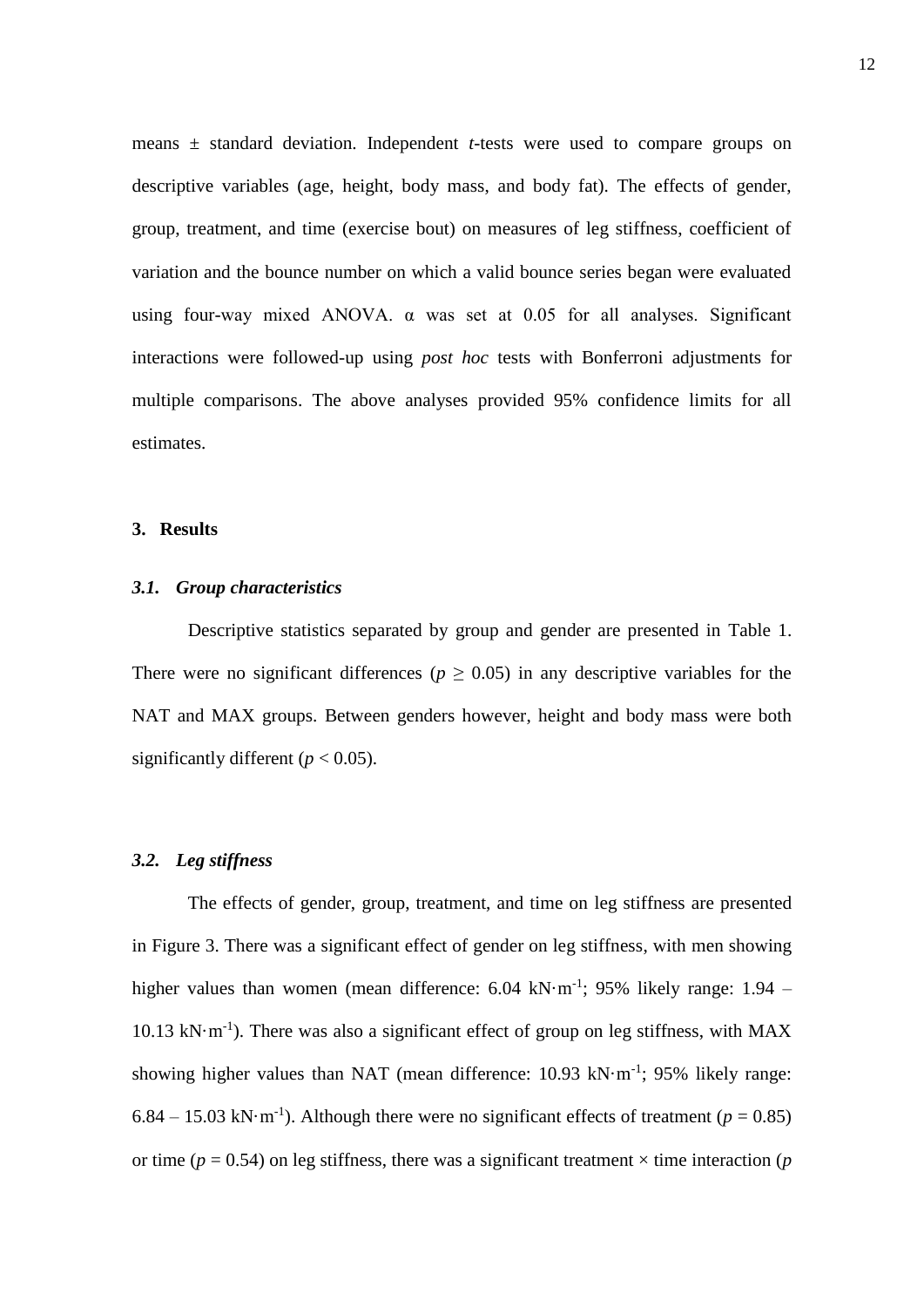= 0.015). Nevertheless, *post hoc* analyses were unable to identify where those differences were (Figure 4). There were no significant interaction effects for any of the remaining comparisons.



**Figure 3.** Leg stiffness scores for groups by gender (38 men, 18 women), group (NAT = 27,  $MAX = 29$ , treatment (DS, NO, SS, SM;  $n = 56$  for all), and time (Bouts 1, 2, & 3;  $n = 56$  for all). Values are means, bars are standard deviations. Note: NAT = natural bouncing group,  $MAX =$  bouncing with maximal stiffness group,  $DS =$  dynamic stretch treatment,  $NO =$  no stretch treatment,  $SS = \text{single static stretch treatment}, SM = \text{multiple static stretch treatment}; * p$  $< 0.05$ .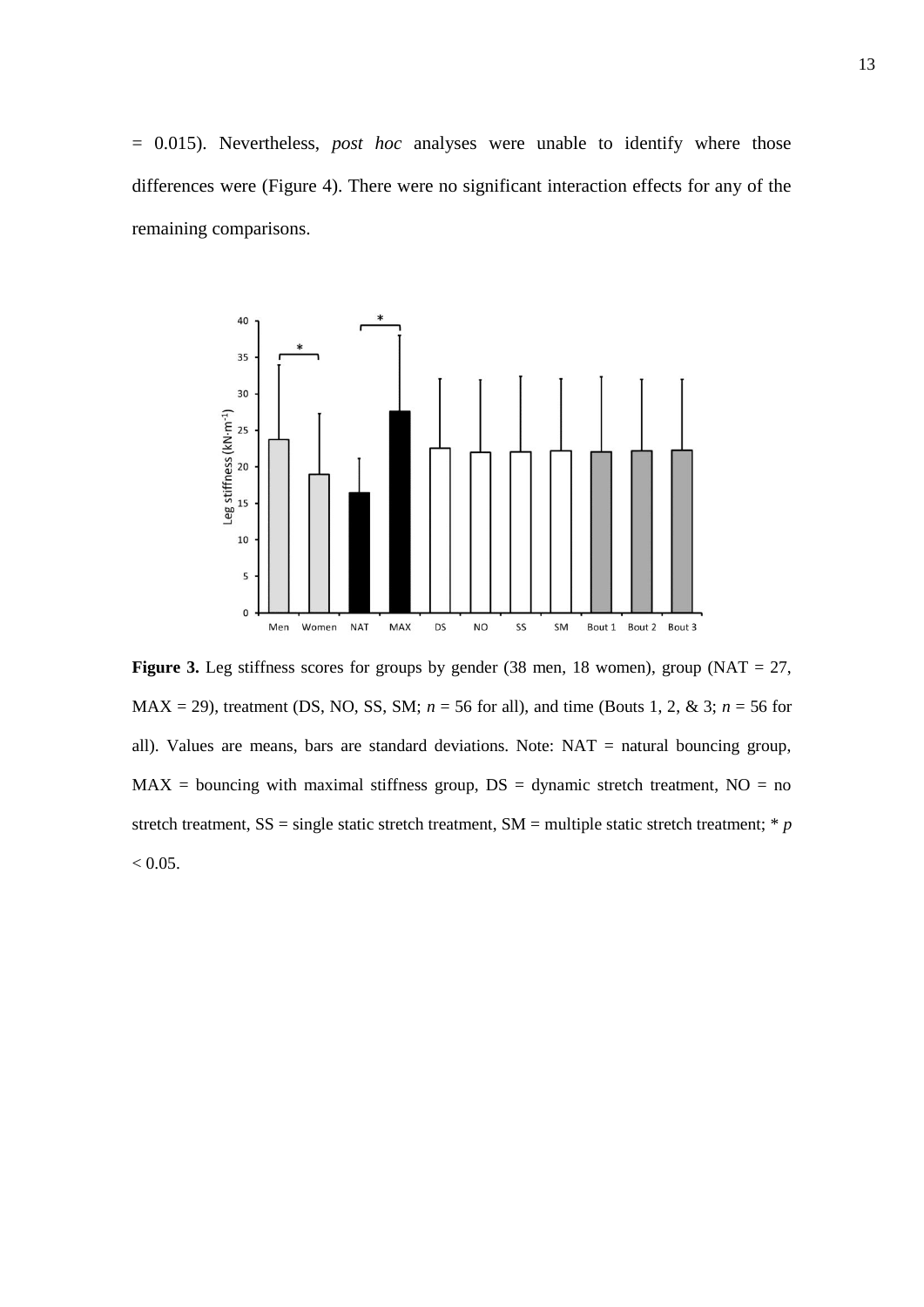

**Figure 4.** Leg stiffness scores across time for each of the four stretch treatments ( $n = 56$  in all cases). Values are means. Standard deviations are omitted for clarity, but values ranged from  $9.03 - 10.85$  kN·m<sup>-1</sup>.

#### *3.3. Bounce number and stiffness variability*

The number of bounces taken prior to a continuous series of valid bounces, sufficient for stiffness calculation, may have implications relating to fatigue across trials. Mean and standard deviation values for the first bounce utilised in calculations along with the coefficient of variation for the subsequent sequence of bounces used to determine leg stiffness are presented in Table 2. There were no significant effects of gender, group, treatment, time, or any of the associated interactions on bounce number or coefficient of variation.

Table 2. Bounce number on first bounce of accepted valid bounce series and the coefficient of variation of the corresponding five bounce sequence of leg stiffness values. Values are means ± standard deviation.

|                                                                                                                                                                                                                                                            | Gender        |                | Group          |                | Stretch        |                |                |                | Bout          |              |              |
|------------------------------------------------------------------------------------------------------------------------------------------------------------------------------------------------------------------------------------------------------------|---------------|----------------|----------------|----------------|----------------|----------------|----------------|----------------|---------------|--------------|--------------|
|                                                                                                                                                                                                                                                            | Male          | $F$ emale      | NAT            | <b>MAX</b>     |                | NG             |                | SM             |               |              |              |
| Bounce no.                                                                                                                                                                                                                                                 | $15.5 + 4.4$  | $15.3 \pm 4.0$ | $16.1 \pm 4.4$ | $14.9 \pm 4.1$ | $15.6 \pm 4.3$ | $15.3 \pm 4.3$ | $15.4 \pm 4.2$ | $15.6 \pm 4.4$ | $15.2 + 4.4$  | $15.4 + 4.0$ | $15.9 + 4.6$ |
| CV(%)                                                                                                                                                                                                                                                      | $8.6 \pm 4.2$ | $8.9 \pm 4.4$  | $8.5 \pm 3.9$  | $8.9 \pm 4.5$  | $8.4 \pm 4.7$  | $8.9 \pm 3.8$  | $8.5 \pm 3.6$  | $9.0 \pm 4.7$  | $8.5 \pm 4.1$ | $8.8 + 4.3$  | $8.8 + 4.4$  |
| $M_{\rm{max}}$ , $M_{\rm{eff}}$ , and the second $M_{\rm{eff}}$ , and $M_{\rm{eff}}$ and $M_{\rm{eff}}$ , and the second $M_{\rm{eff}}$ , and the second second second second secondary secondary. $M_{\rm{eff}}$ , and secondary secondary $M_{\rm{eff}}$ |               |                |                |                |                |                |                |                |               |              |              |

Note: NAT = natural bouncing group; MAX = maximal stiffness bouncing group; DS = dynamic stretching condition; NO = no stretching condition; SM = multiple static stretching condition; SS = static stretching condition; CV = coefficient of variation.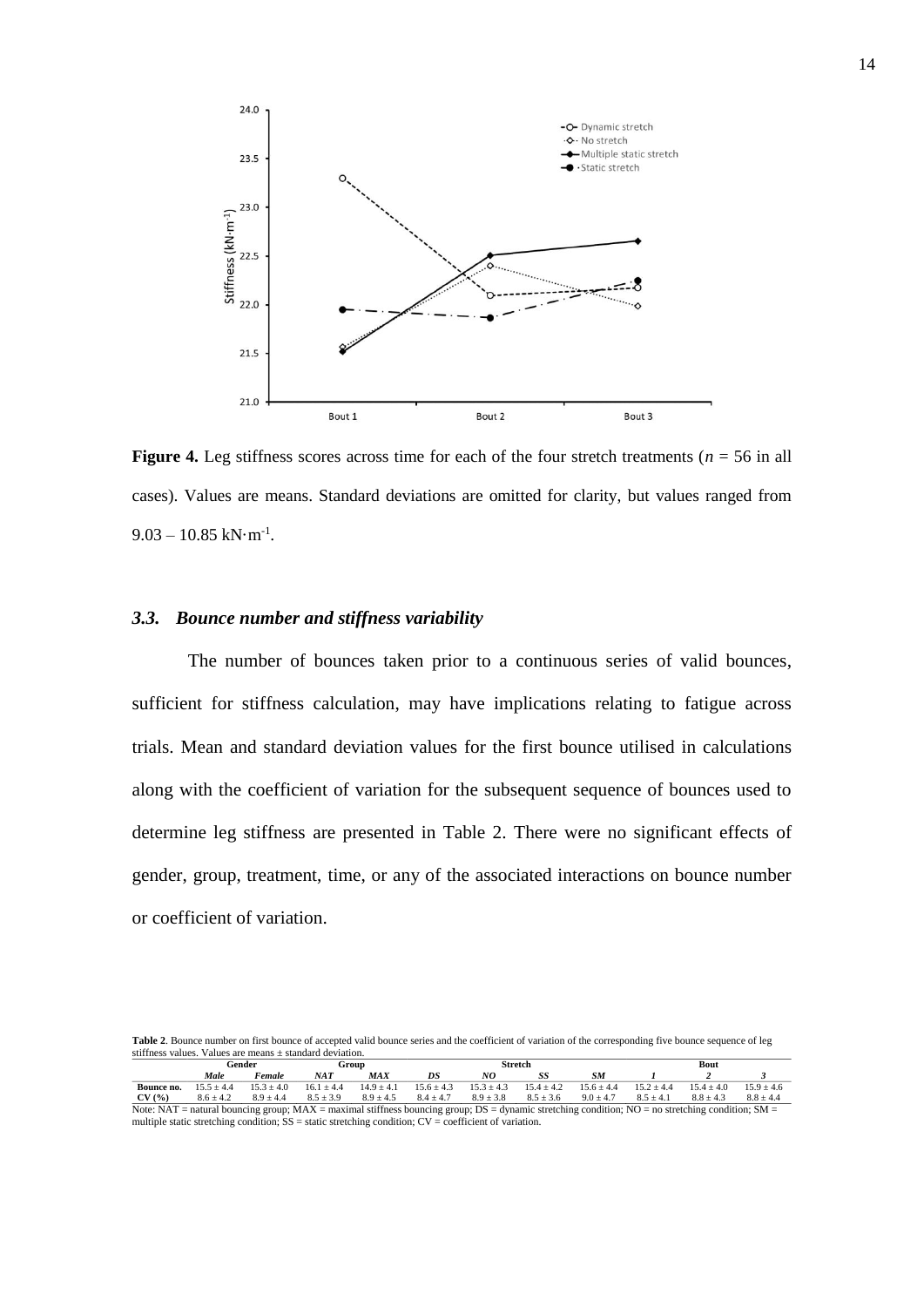### **4. Discussion**

The main aim of this study was to examine the effect of static and dynamic stretching on leg stiffness in a bilateral, vertical hopping task. Relative to control, there was no significant effect of stretching protocols on leg stiffness. Values of leg stiffness for the NAT group were comparable with previous research (Serpell et al., 2012). Also in agreement with previous data (Granata et al., 2002) was the finding that men exhibited higher absolute levels of leg stiffness than women, at least when expressed in absolute terms, and presumably due to the higher levels of absolute strength typically seen in men. The MAX group were able to exhibit stiffness scores which were significantly higher  $(~60\%)$  than those of the NAT group, which was taken as confirmation of the independence of the two test conditions and of the plasticity of the stiffness variable to intervention effects.

A trend in the literature evidencing performance decrements following prolonged SS has prompted discussion as to the mechanisms of outcomes of stretching protocols. Studies have highlighted both mechanical (e.g. Herda et al., 2008) and neurological changes following stretching (Behm et al., 2016) which, might explain the significant treatment  $\times$  time interaction on leg stiffness. Although *post hoc* tests were unable to locate significant differences between treatments at each time point, the first bounce trial exhibited a trend towards increased stiffness following DS (Figure 4), possibly resulting from a neural stimulus offered through this protocol. The DS protocol might offer less substantial changes in muscle viscosity (Mutungi & Ranatunga, 1998) and elastic pliability. In line with this explanation is the ensuing trend for reductions in stiffness in the later trials following the DS protocol which might represent a mild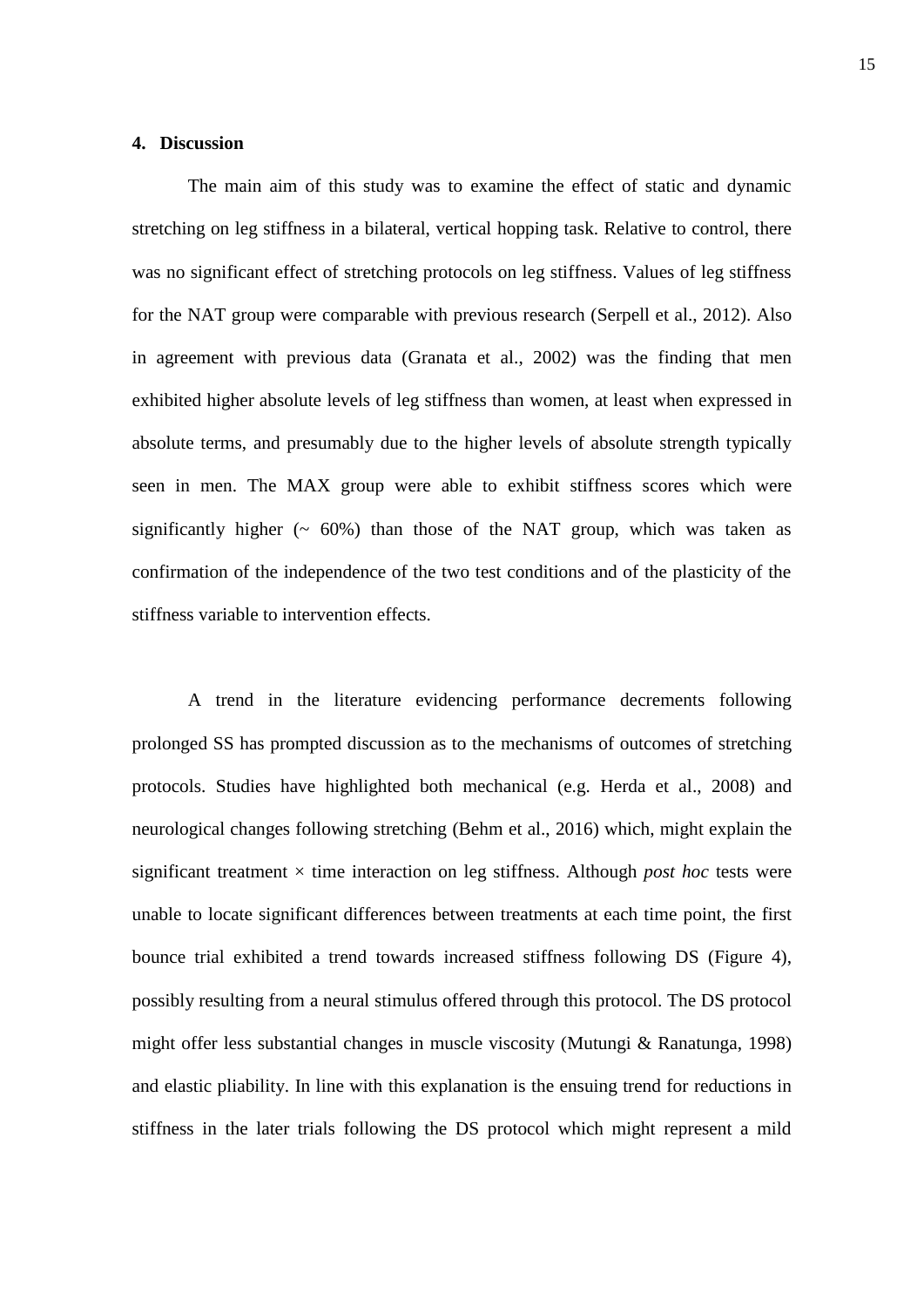fatigue effect following the early increased muscle activation. The other notable trend that may explain the significant treatment  $\times$  time interaction effect was that of the progressive increase in stiffness across trials following the SM protocol. This might be explained as the appearance of a mild potentiation effect becoming visible alongside reduced muscle viscosity over that likely in the other three protocols. Additionally, there might be a progressive dissipation of a subtle inhibitory effect of repeated static stretching, in line with the body of research highlighting the potential for detrimental stretch outcomes beyond 60s of static stretch (Behm et al., 2016). Regardless, the collapse by bouts 2 and 3 of any divergence seen at bout 1 implies an absence of impact on performance where intermediary task specific activity will take place.

This study showed that both single and repeated bouts of brief (30 s) static stretching had no effect on a multi-joint stretch-shorten-cycle task. This absence of performance decrements may be due solely to the brevity of the stretches used; however, the multiple static stretch protocol here totalled 120 s of stretching per muscle group, a timeframe previously highlighted in systematic reviews to have an effect on isokinetic performance and in functional tasks (Behm et al., 2016; Kay & Blazevich, 2012). Moreover, although there are several contradictory reports, static stretches  $< 60$  s are reported to result in a small reduction in some types of performance (Behm et al., 2016). With this in mind, it seems that abbreviating stretch periods might not be entirely sufficient to avoid negative performance outcomes, and as such do not sufficiently explain the current findings. A second possibility to explain the absence of performance decrements from SS is that in a multi-joint stretch-shorten-cycle task there is sufficient redundancy and plasticity in the route to achieving the overall performance outcome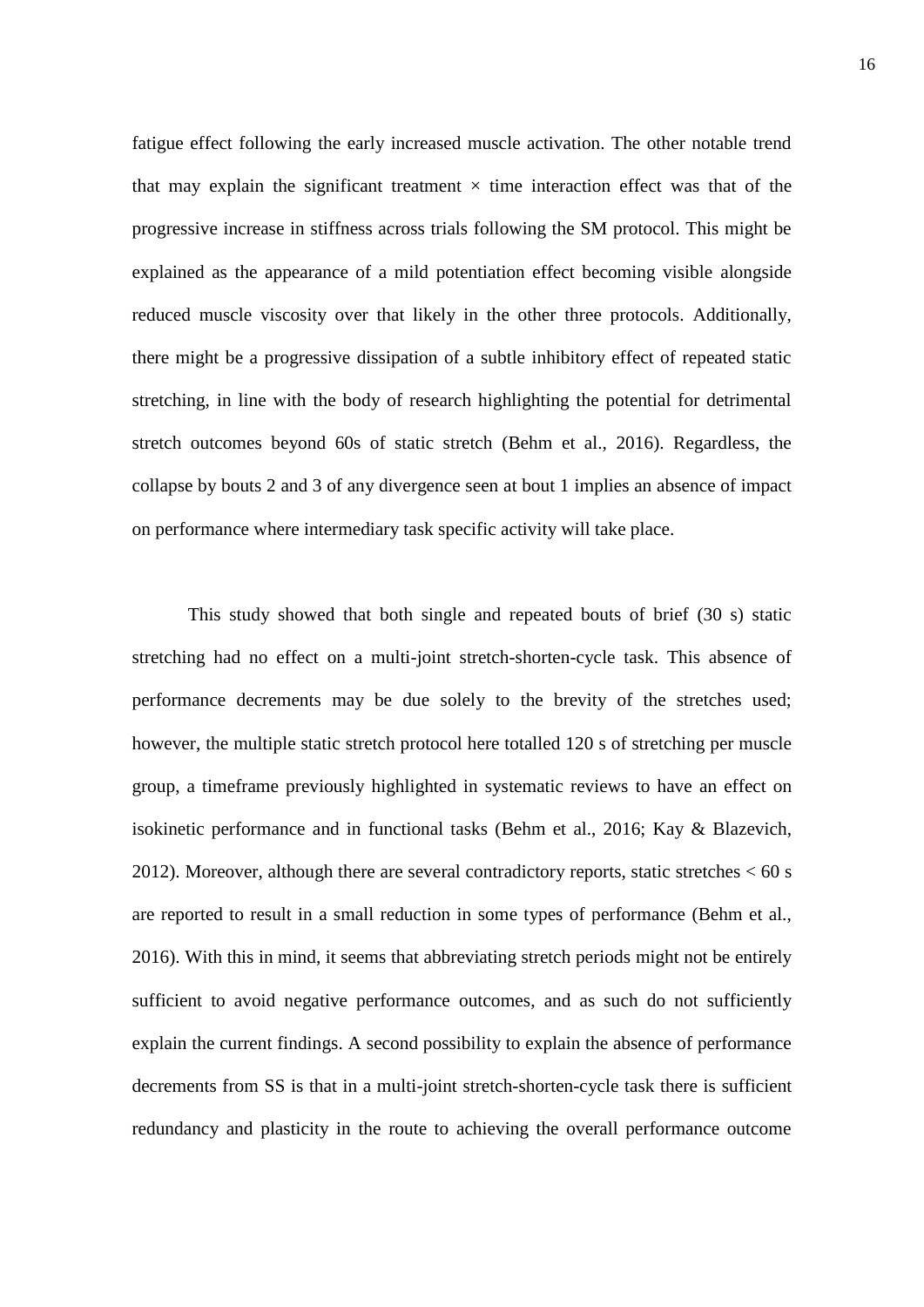required. This implies that the functional capacity of individual stretched prime movers may not always be the limiting determinant of performance; as such, small reductions in stretched muscle function might not be material in more complex motor tasks. Whilst this assertion is not supported by studies that have previously highlighted SS-related losses in jump and sprint performance, it should be noted that studies presenting these findings have mostly utilised longer ( $\geq 60$  s) stretch periods or implemented stretches immediately prior to the performance measure (Behm et al., 2016). As such, the stretch period and task together go some way to explain the current result.

A further consideration is that the current body of literature is subject to the influence of participant perceptions since blind interventions and placebo controls are difficult to implement in this area. Popular coaching has been heavily permeated by references to early studies demonstrating losses in performance following stretching (Cornwell et al., 2001; Cornwell et al., 2002; Fowles et al., 2000). Athletes also have an expectation of the need for their normal warm-up routine. Acute stretching interventions may impact performance where this represents a substantial departure from an athlete's normal preparatory routine (Young & Behm, 2002). Whilst negative stretch effects have been shown to largely dissipate over the course of around 1 hour (Brandenburg et al., 2007), the present study showed no effect despite stretching immediately prior to performance. This could have been in part due to the unfamiliarity of the bouncing task and with it a removal of expectation for a normal preparatory process, or recognition of how performance would be defined, quantified, or affected.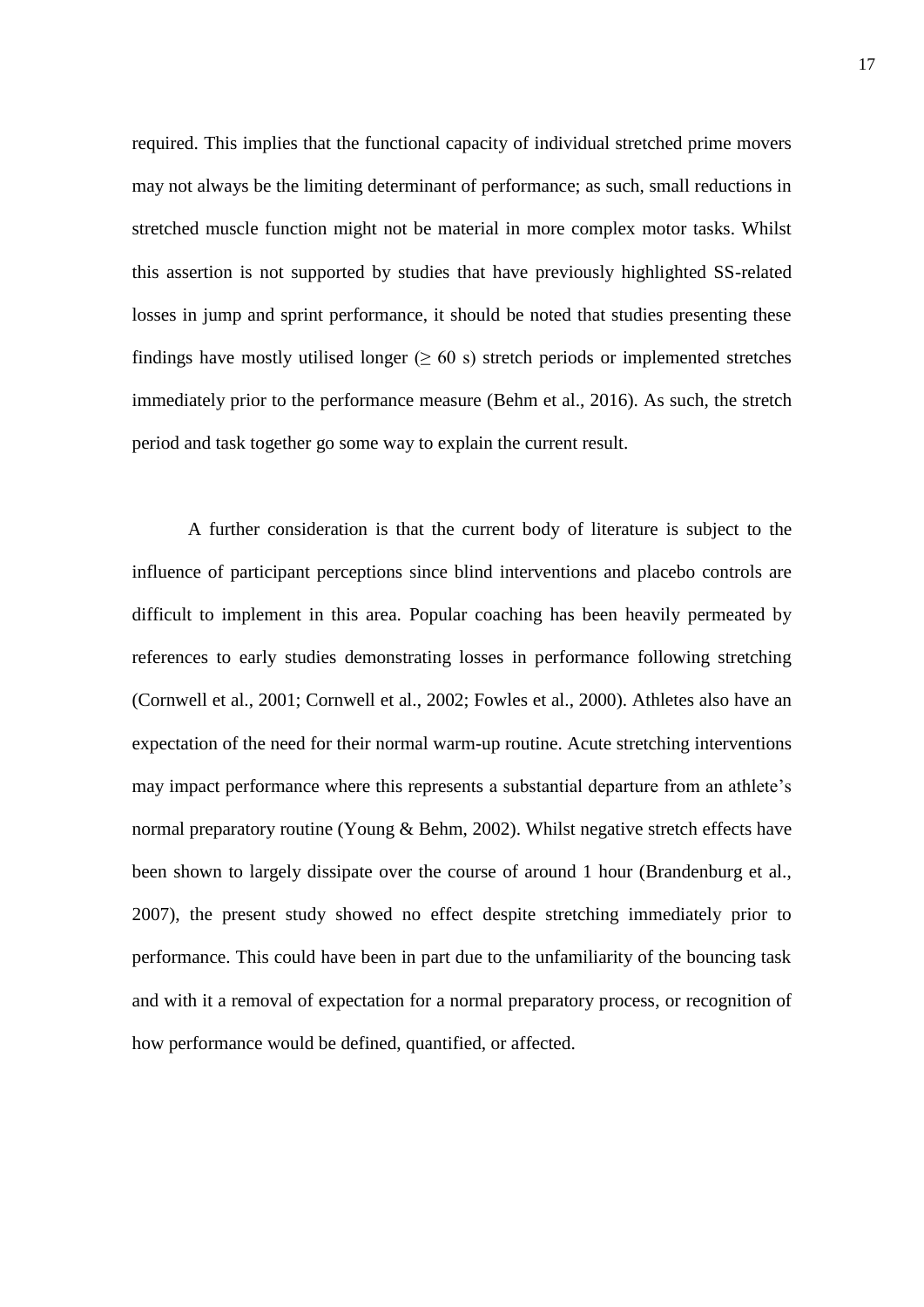The general finding here of no effect on a multijoint stretch-shorten-cycle task is not in agreement with the typically demonstrated positive effects following DS in skills such as sprinting and vertical jumping (Behm et al., 2016). One explanation for this difference is the general interchangeable use of the terms warm-up and stretching, particularly with regard to activities labelled as dynamic. For example, many studies (Fletcher & Annes, 2007; Fletcher & Jones, 2004) have compared the use of SS with DS, where DS activities represent additional specific warm-up activities including elements of skill rehearsal, active warming, and possibly an element of potentiation. In some cases, SS is compared to what is virtually a complete specific warm-up routine (McMillian et al., 2006). Whilst this has been proposed by authors as a possible explanation for DS benefits it confounds comparisons of the relevant elements of the nature of the stretch. Additionally studies that have included interim specific preparatory activities (Chaouachi et al., 2010), as would generally be the case in sports settings, or used dynamic stretches that do not additionally act as specific warm-up activities (Chaouachi et al., 2010), have not found negative outcomes from SS or positive outcomes from DS. The trend for an enhanced first trial immediately following DS in this study highlights the potential for a mild initial benefit in this case, but it appears unlikely this would progress into performance in an applied setting where longer interim periods and other specific practice would be included. Clearly the recommendation for inclusion of dynamic specific preparatory activities is strong; however, the evidence for the stretch specific element of DS being advantageous or SS being detrimental in an applied setting is not conclusive.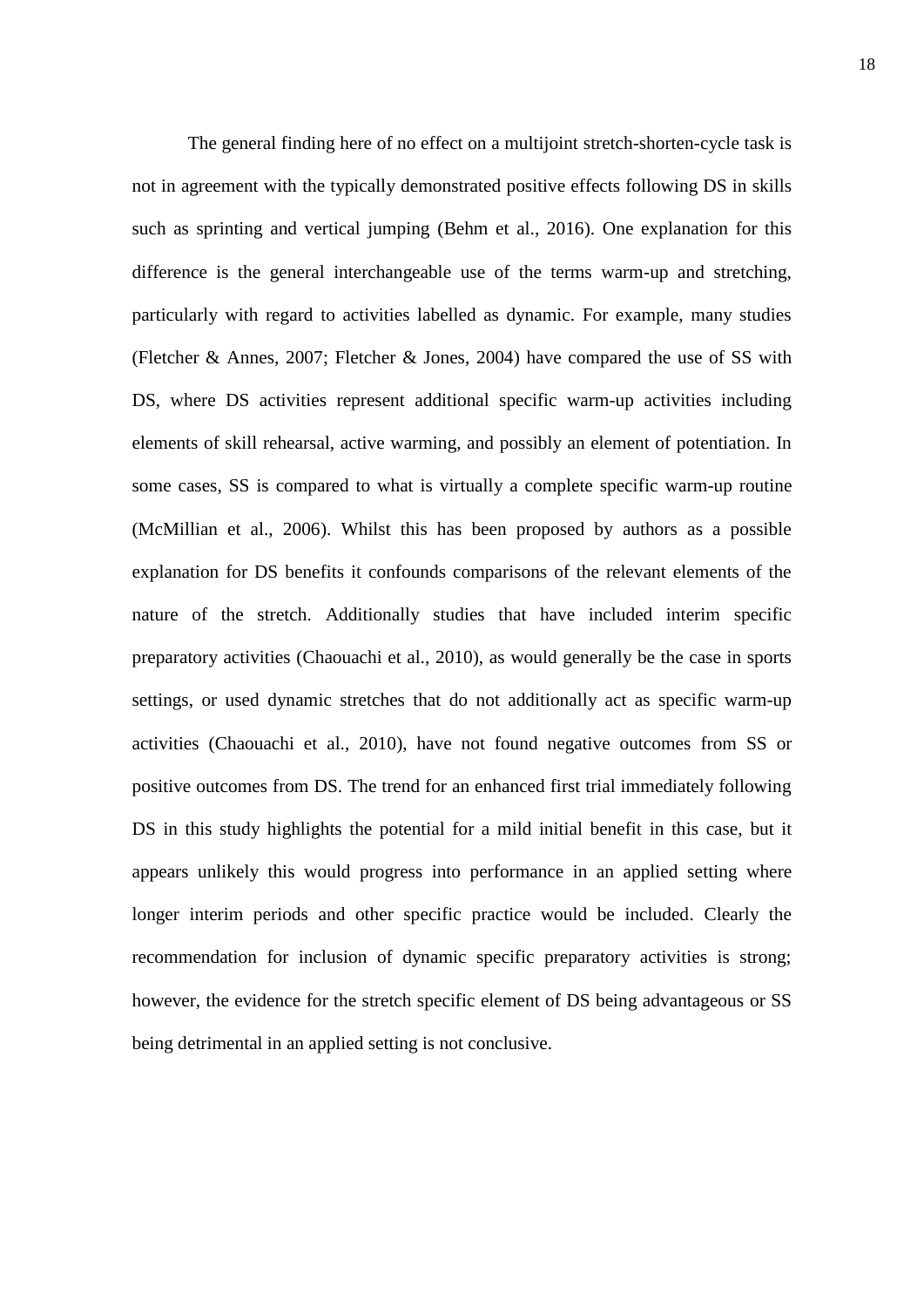### **5. Limitations**

Participants were recreationally active, many regularly participating in sports, but were not highly-trained athletes. Care should be taken with the application to findings in more athletic populations. In addition, the present study considered the effect of only the stretch component of pre-activity routines and therefore should not be taken to characterise the potential effects of a wider more complete preparatory routine.

#### **6. Conclusions**

The results of the present study do not fully conform to the general trend of findings regarding the impact of DS and SS on performance. It would appear that the stretch component of DS does not offer clear acute performance benefits. Potential negative effects of SS are not evident here, and should there be any, they would appear to dissipate rapidly following the inclusion of specific dynamic activity.

### **7. Clinical Relevance**

- The potential benefits of DS, as demonstrated elsewhere, warrants their inclusion in preparatory routines, but any performance benefits do not appear to derive from the altered format of stretching.
- Although SS has not been shown to acutely enhance performance, an absence of negative impact means that it may still be indicated where extreme levels of flexibility are required or where coaches and athletes believe that time spent on SS has other benefits such as in controlling arousal and focus in the hours prior to competition.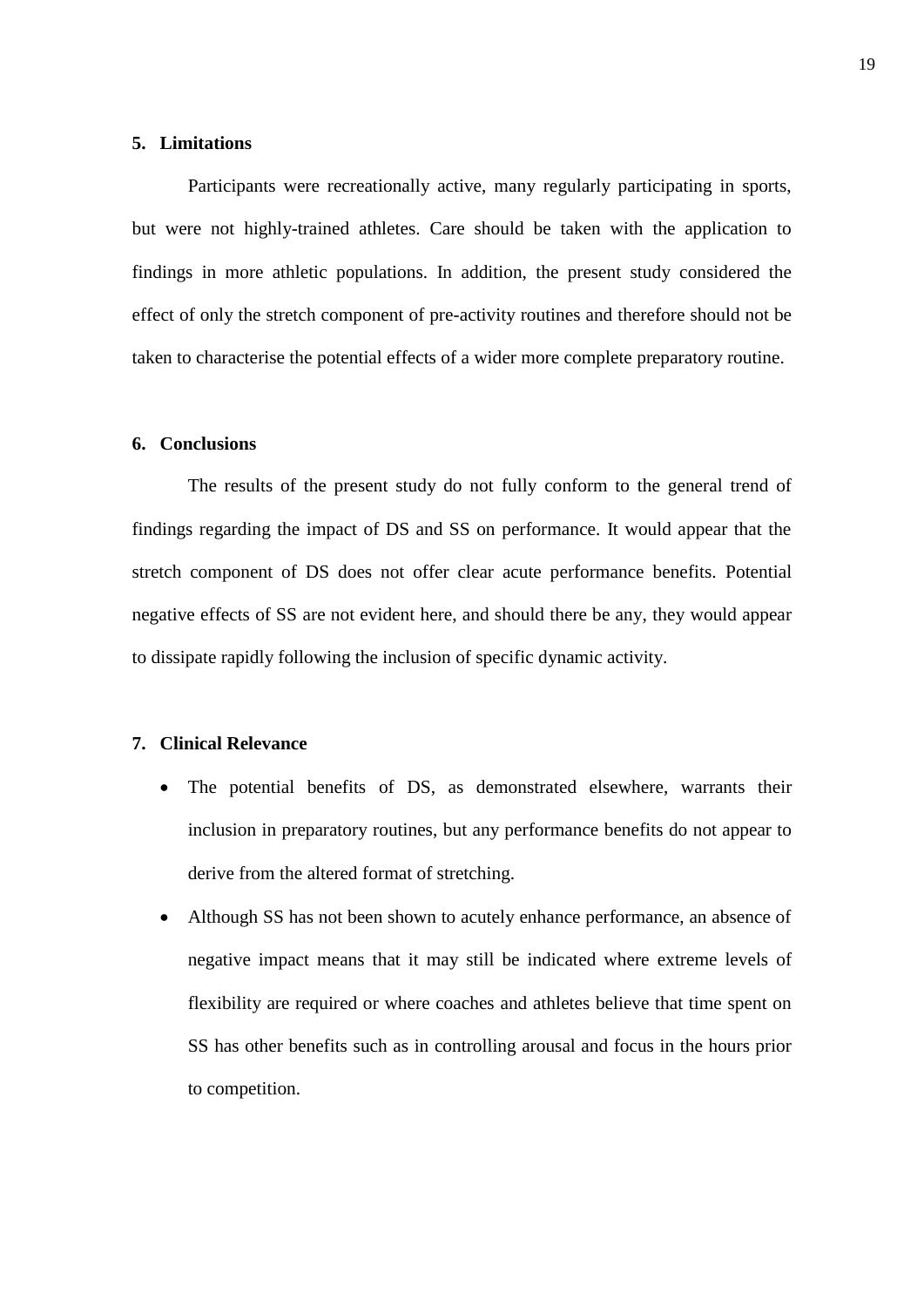### **Ethical approval**

This study was approved by St Mary's University Ethics Committee.

### **Funding statement**

This research did not receive any specific grant from funding agencies in the public, commercial, or not-for-profit sectors.

# **Conflicts of Interest**

No conflict of interests have been reported by the authors or by any individuals in control of the content of this article.

# **Acknowledgements**

The authors would like to thank all the athletes who participated in this investigation for their enthusiasm and dedication to the project.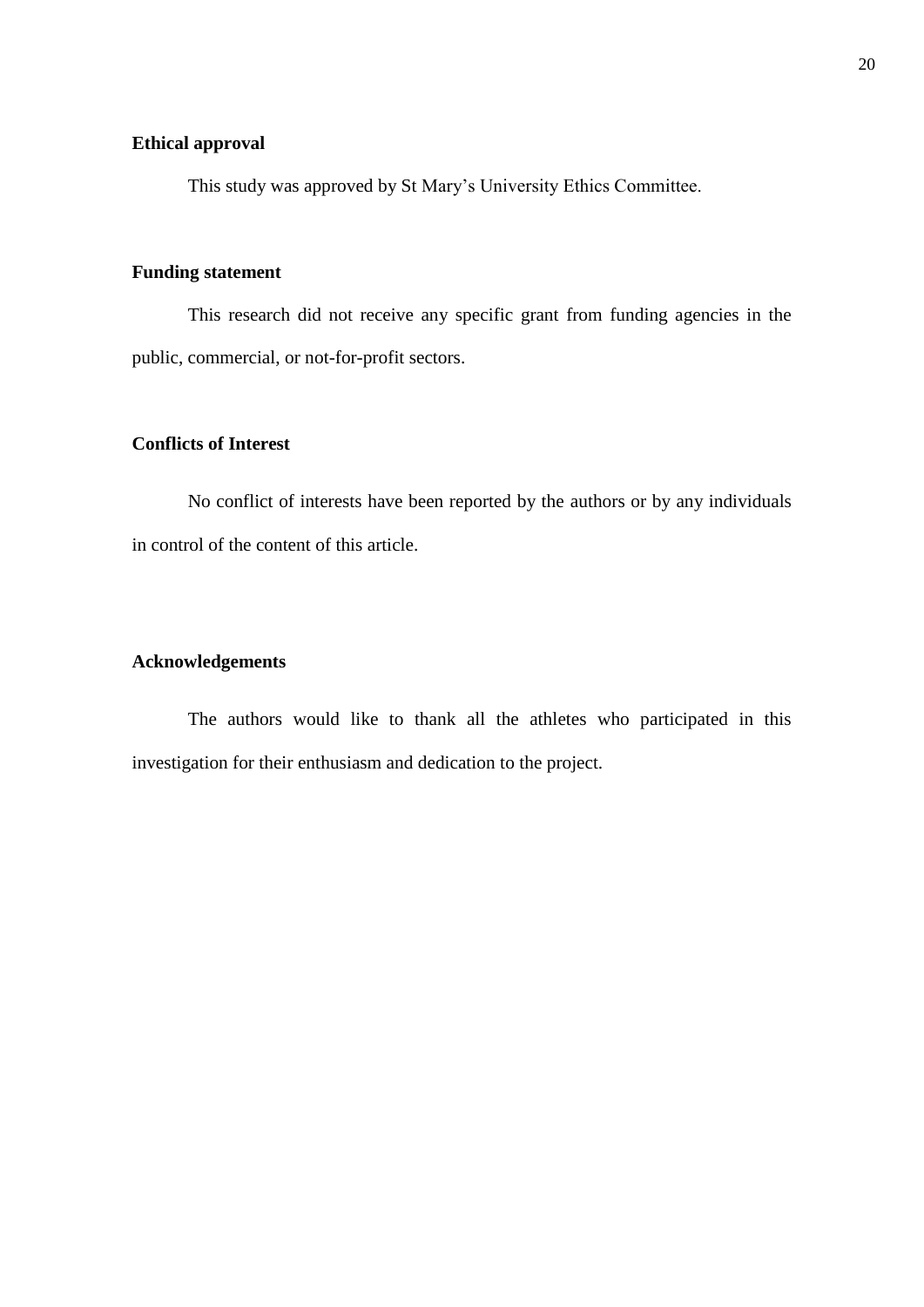#### **References**

- 1. Arampatzis, A., Schade, F., Walsh, M., Brüggemann, G., 2001. Influence of leg stiffness and its effect on myodynamic jumping performance. J. Electromyogr. Kinesiol. 11 (5): 355- 364.
- 2. Behm, D.G., Bambury, A., Cahill, F., Power, K., 2004. Effect of acute static stretching on force, balance, reaction time, and movement time. Med. Sci. Sports. Exerc. 36 (8): 1397- 1402.
- 3. Behm, D.G., Blazevich, A.J., Kay, A.D., McHugh, M., 2016. Acute effects of muscle stretching on physical performance, range of motion, and injury incidence in healthy active individuals: a systematic review. Appl. Physiol. Nutr. Metab. 41 (1): 1-11.
- 4. Behm, D., Button, D., Butt, J., 2001. Factors affecting force loss with prolonged stretching. Can. J. Appl. Physiol. 26 (3): 261-272.
- 5. Behm, D.G., Kibele, A., 2007. Effects of differing intensities of static stretching on jump performance. Eur. J. Appl. Physiol. 101 (5): 587-594.
- 6. Blackburn, J.T., Riemann, B.L., Padua, D.A., Guskiewicz, K.M., 2004. Sex comparison of extensibility, passive, and active stiffness of the knee flexors. Clin. Biomech. 19 (1): 36-43.
- 7. Brandenburg, J., Pitney, W.A., Luebbers, P.E., Veera, A., Czajka, A., 2007. Time course of changes in vertical-jumping ability after static stretching. Int. J. Sports. Physiol. Perform. 2 (2): 170–181.
- 8. Bret, C., Rahmani, A., Dufour, A., Messonnier, L., Lacour, J., 2002. Leg strength and stiffness as ability factors in 100 m sprint running. J. Sports. Med. Phys. Fitness. 42 (3): 274-281.
- 9. Cavagna, G.A., 1975. Force plates as ergometers. J. Appl. Physiol. 39 (1): 174-179.
- 10. Chaouachi, A., Castagna, C., Chtara, M., et al., 2010. Effect of warm-ups involving static or dynamic stretching on agility, sprinting, and jumping performance in trained individuals. J. Strength. Cond. Res. 24 (8): 2001-2011.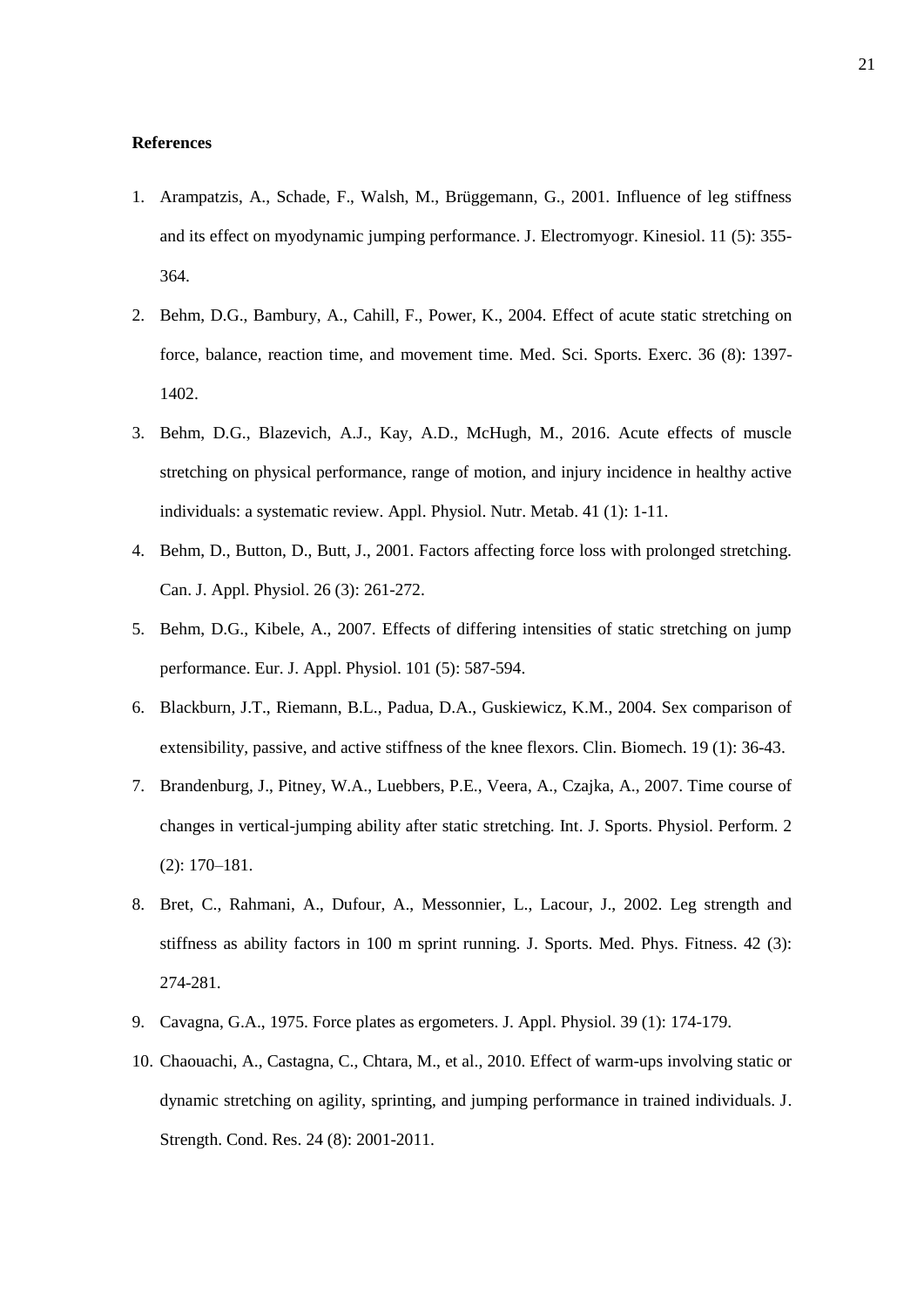- 11. Chaouachi, A., Chamari, K., Wong, P., et al., 2008. Stretch and sprint training reduces stretch-induced sprint performance deficits in 13- to 15-year-old youth. Eur. J. Appl. Physiol. 104 (3): 515-522.
- 12. Chelly, S.M., Denis, C., 2001. Leg power and hopping stiffness: relationship with sprint running performance. Med. Sci. Sports. Exerc. 33 (2): 326-333.
- 13. Cornwell, A., Nelson, A.G., Heise, G.D., Sidaway, B., 2001. Acute effects of passive muscle stretching on vertical jump performance. J. Hum. Mov. Studies. 40 (4): 307–324.
- 14. Cornwell, A., Nelson, A.G., Sidaway, B., 2002. Acute effects of stretching on the neuromechanical properties of the triceps surae muscle complex. Eur. J. Appl. Physiol. 86 (5): 428–434.
- 15. Cramer, J.T., Housh, T.J., Johnson, G.O., Miller, J.M., Coburn, J.W., Beck, T.W., 2004. Acute effects of static stretching on peak torque in women. J. Strength. Cond. Res. 18 (2): 236-241.
- 16. Dalleau, G., Belli, A., Bourdin, M., Lacour, J., 1998. The spring-mass model and the energy cost of treadmill running. Eur. J. Appl. Physiol. 77 (3): 257-263.
- 17. Di Cagno, A., Baldari, C., Battaglia, C., et al., 2010. Preexercise static stretching effect on leaping performance in elite rhythmic gymnasts. J. Strength. Cond. Res. 24 (8): 1995-2000.
- 18. Farley, C.T., Blickhan, R., Saito, J., Taylor, C.R., 1991. Hopping frequency in humans: a test of how springs set stride frequency in bouncing gaits. J. Appl. Physiol. 71 (6): 2127- 2132.
- 19. Farley, C.T., Morgenroth, D., 1999. Leg stiffness primarily depends on ankle stiffness during human hopping. J. Biomech. 32 (3): 267-273.
- 20. Fletcher, I.M., Anness, R., 2007. The acute effects of combined static and dynamic stretch protocols on fifty-meter sprint performance in track-and-field athletes. J. Strength. Cond. Res. 21 (3): 784-787.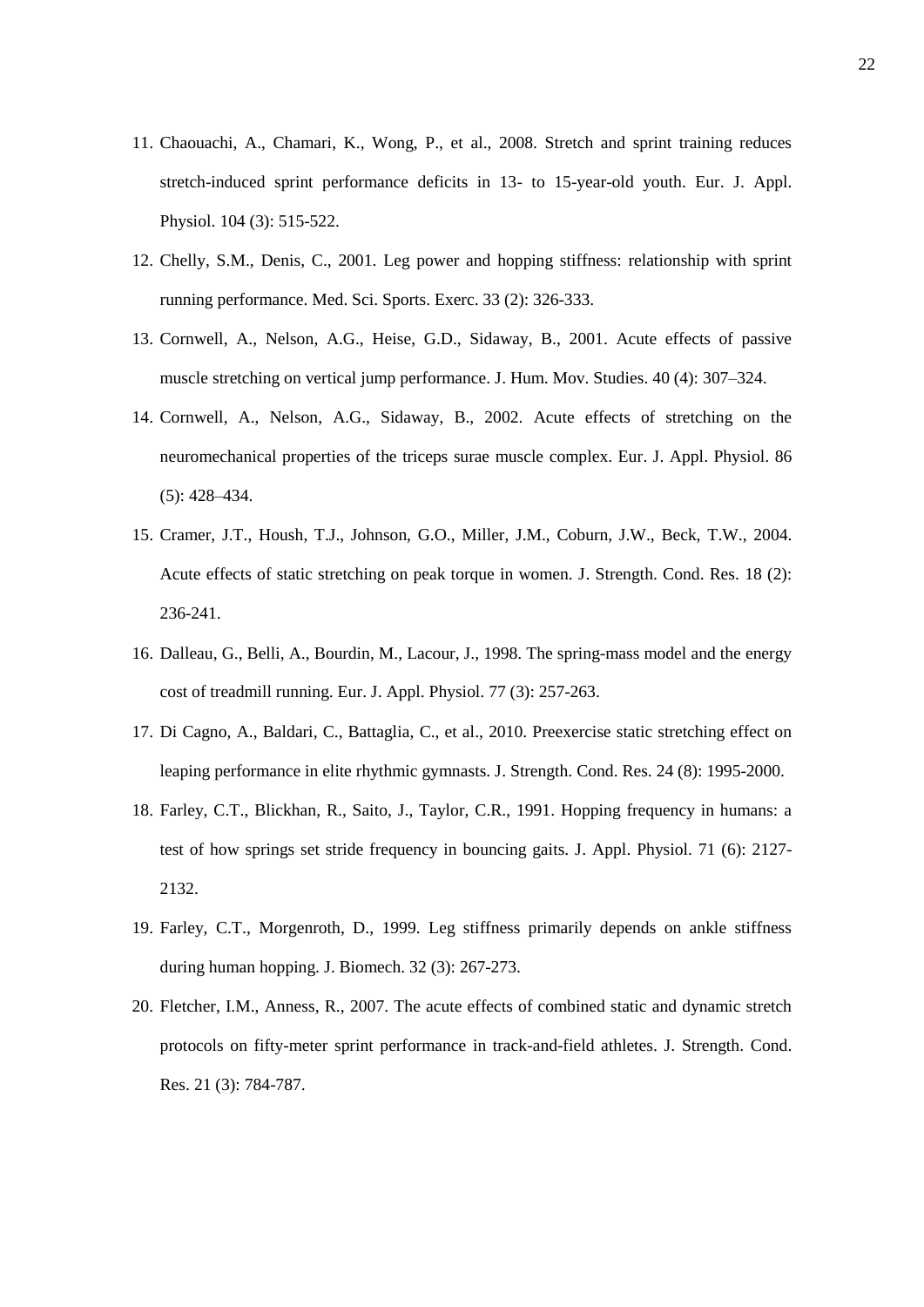- 21. Fletcher, I.M., Jones, B., 2004. The effect of different warm-up stretch protocols on 20 meter sprint performance in trained rugby union players. J. Strength. Cond. Res. 18 (4): 885-888.
- 22. Fowles, J.R., Sale, D.G., MacDougall, J.D., 2000. Reduced strength after passive stretch of the human plantarflexors. J. Appl. Physiol. 89 (3): 1179–1188.
- 23. Granata, K.P., Ikeda, A.J., Abel, M.F., 2000. Electromechanical delay and reflex response in spastic cerebral palsy. Arch. Phys. Med. Rehabil. 81 (7): 888-894.
- 24. Granata, K.P., Padua, D.A., Wilson, S.E., 2002. Gender differences in active musculoskeletal stiffness. Part II. Quantification of leg stiffness during functional hopping tasks. J. Electromyogr. Kinesiol. 12 (2): 127-35.
- 25. Günther, M., Blickhan, R., 2002. Joint stiffness of the ankle and the knee in running. J. Biomech. 35 (11): 1459-1474.
- 26. Heise, G.D., Martin, P.E., 1998. "Leg spring" characteristics and the aerobic demand of running. Med. Sci. Sports. Exerc. 30 (5): 750-754.
- 27. Herda, T.J., Cramer, J.T., Ryan, E.D., McHugh, M.P., Stout, J.R., 2008. Acute effects of static versus dynamic stretching on isometric peak torque, electromyography, and mechanomyography of the biceps femoris muscle. J. Strength. Cond. Res. 22 (3): 809-817.
- 28. Hobara, H., Kanosue, K., Suzuki, S., 2007. Changes in muscle activity with increase in leg stiffness during hopping. Neurosci. Lett. 418 (1): 55-59.
- 29. Ishikawa, M., Komi, P.V., 2004. Effects of different dropping intensities on fascicle and tendinous tissue behaviour during stretch-shortening cycle exercise*.* J. Appl. Physiol. 96 (3): 848-852.
- 30. Kay, A.D., Blazevich, A.J., 2012. Effect of acute static stretch on maximal muscle performance: a systematic review. Med. Sci. Sports. Exerc. 44 (1): 154–164.
- 31. Kistler, B.M., Walsh, M.S., Horn, T.S., Cox, R.H., 2010. The acute effects of static stretching on the sprint performance of collegiate men in the 60- and 100-m dash after a dynamic warm-up. J. Strength. Cond. Res. 24 (9): 2280-2284.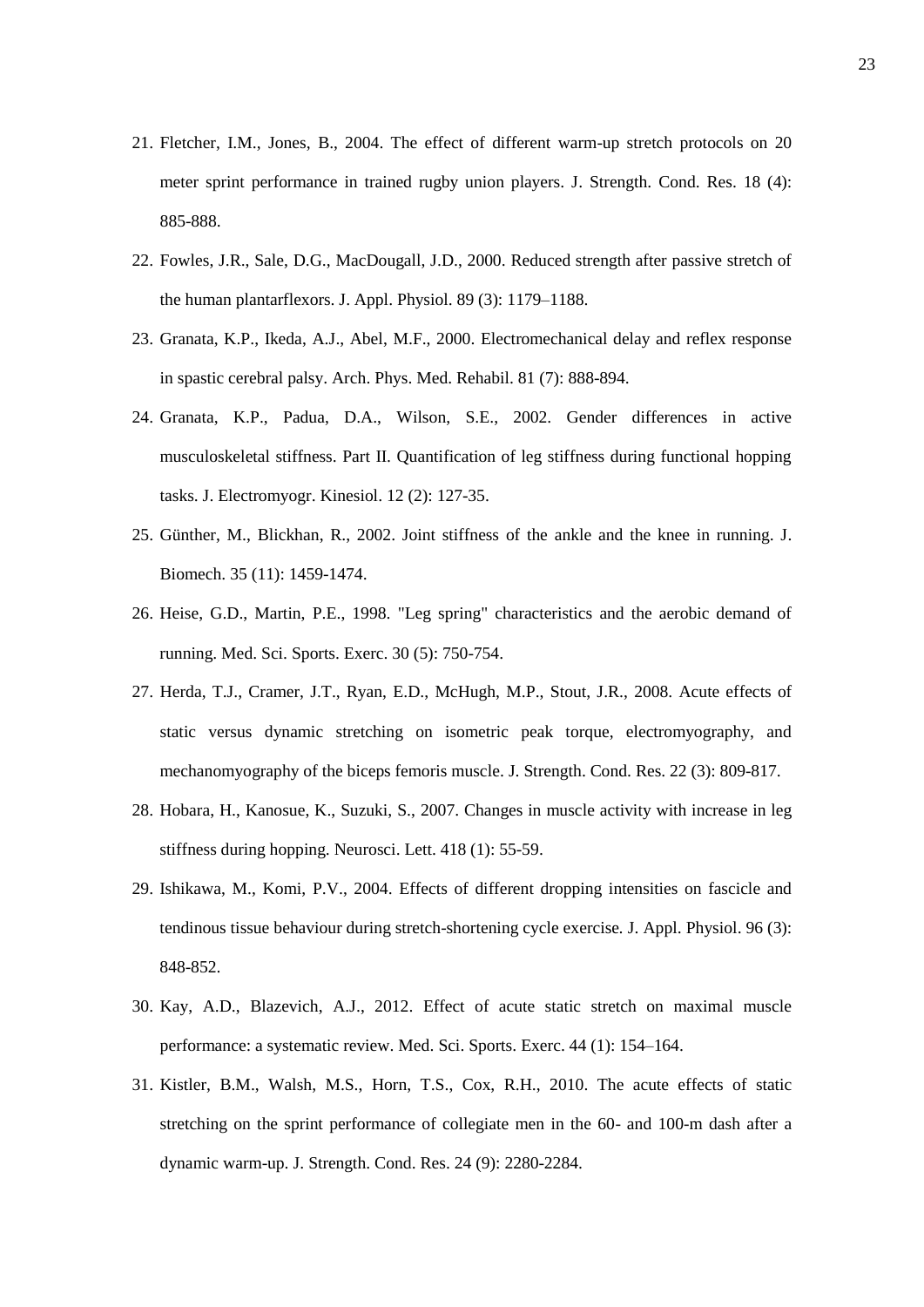- 32. Knudson, D., 2010. Program stretching after vigorous physical training. Strength. Cond. J. 32 (6): 55-57.
- 33. Kokkonen, J., Nelson, A.G., Eldredge, C., Winchester, J.B., 2007. Chronic static stretching improves exercise performance. Med. Sci. Sports. Exerc. 39 (10): 1825-1831.
- 34. Kokkonen, J., Nelson, A.G., Tarawhiti, T., Buckingham, P., Winchester, J.B., 2010. Earlyphase resistance training strength gains in novice lifters are enhanced by doing static stretching. J. Strength. Cond. Res. 24 (2): 502-506.
- 35. Manoel, M.E., Harris-Love, M.O., Danoff, J.V., Miller, T.A., 2008. Acute effects of static, dynamic, and proprioceptive neuromuscular facilitation stretching on muscle power in women. J. Strength. Cond. Res. 22 (5): 1528-1534.
- 36. McMillian, D.J., Moore, J.H., Hatler, B.S., Taylor, D.C., 2006. Dynamic vs. staticstretching warm up: the effect on power and agility performance. J. Strength. Cond. Res. 20 (3): 492-499.
- 37. Mutungi, G., Ranatunga, K.W., 1998. Temperature-dependent changes in the viscoelasticity of intact resting mammalian (rat) fast- and slow-twitch muscle fibres. J. Physiol. 508 (1): 253–265.
- 38. Opplert, J., Babault, N., 2018. Acute effects of dynamic stretching on muscle flexibility and performance: An analysis of the current literature. Sports. Med. 48 (2): 299-325.
- 39. Power, K., Behm, D., Cahill, F., Carroll, M., Young, W., 2004. An acute bout of static stretching: effects on force and jumping performance. Med. Sci. Sports. Exerc. 36 (8): 1389-1396.
- 40. Ryan, E.D., Herda, T.J., Coasta, P.B., et al., 2009. Determining the minimum number of passive stretches necessary to alter musculotendinous stiffness. J. Sports. Sci. 27 (9): 957- 961.
- 41. Serpell, B.G., Ball, N.B., Scarvell, J.M., Smith, P.N., 2012. A review of models of vertical, leg, and knee stiffness in adults for running, jumping or hopping tasks. J. Sports. Sci. 30 (13): 1347-1363.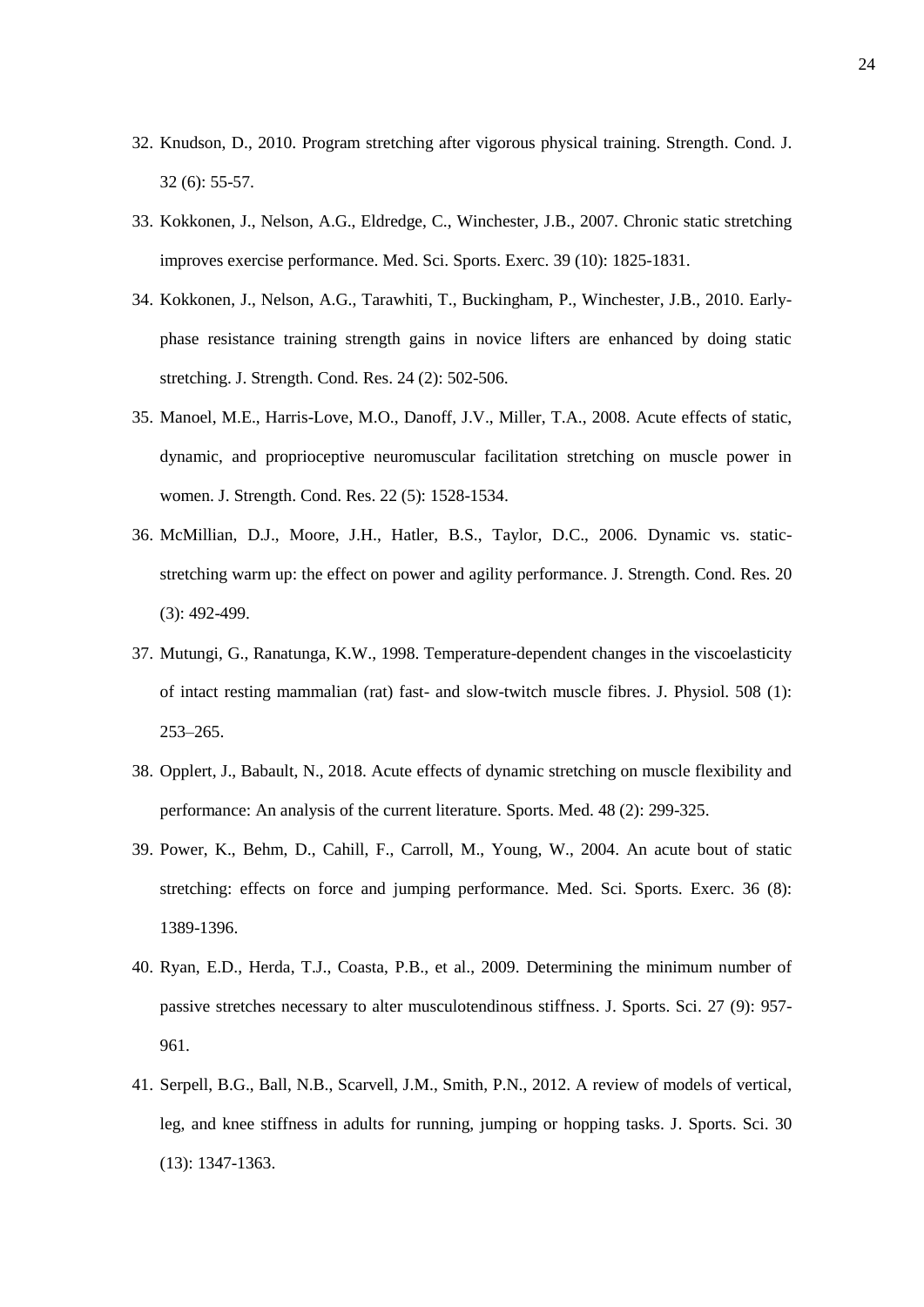- 42. Seyfarth, A., Geyer, H., Günther, M., Blickhan, R., 2002. A movement criterion for running. J. Biomech. 35 (5): 649-655.
- 43. Sharman, M.J., Cresswell, A.G., Riek, S., 2006. Proprioceptive neuromuscular facilitation stretching: mechanisms and clinical implications. Sports. Med. 36 (11): 929-939.
- 44. Simic, L., Sarabon, N., Markovic, G., 2013. Does pre-exercise static stretching inhibit maximal muscular performance? A meta-analytical review. Scand. J. Med. Sci. Sports. 23 (2): 131-148.
- 45. Thacker, S.B., Gilchrist, J., Stroup, D.F., Kimsey, C.D., 2004. The impact of stretching on sports injury risk: a systematic review of the literature. Med. Sci. Sports. Exerc. 36 (3): 371- 378.
- 46. Weldon, S.M., Hill, R.H., 2003. The efficacy of stretching for prevention of exercise-related injury: a systematic review of the literature. Man. Ther. 8 (3): 141-150.
- 47. Williams, D.S., Davis, I.M., Scholz, J.P., Hamill, J., Buchanan, T.S., 2004. High-arched runners exhibit increased leg stiffness compared to low-arched runners. Gait. Posture. 19 (3): 263-269.
- 48. Woods, K., Bishop, P., Jones, E., 2007. Warm-up and stretching in the prevention of muscular injury. Sports. Med. 37 (12): 1089-1099.
- 49. Woolstenhulme, M.T., Griffiths, C.M., Woolstenhulme, E.M., Parcell, A.C., 2006. Ballistic stretching increases flexibility and acute vertical jump height when combined with basketball activity. J. Strength. Cond. Res. 20 (4): 799-803.
- 50. Yamaguchi, T., Ishii, K., 2005. Effects of static stretching for 30 seconds and dynamic stretching on leg extension power. J. Strength. Cond. Res. 19 (3): 677-683.
- 51. Young, W., Behm, D., 2002. Should static stretching be used during a warm-up for strength and power activities? Strength. Cond. J. 24 (6): 33–37.
- 52. Zakas, A., Doganis, G., Papakonstandinou, V., Sentelidis, T., Vamvakoudis, E., 2006. Acute effects of static stretching duration on isokinetic peak torque production of soccer players. J. Bodyw. Mov. Ther. 10 (2): 89-95.